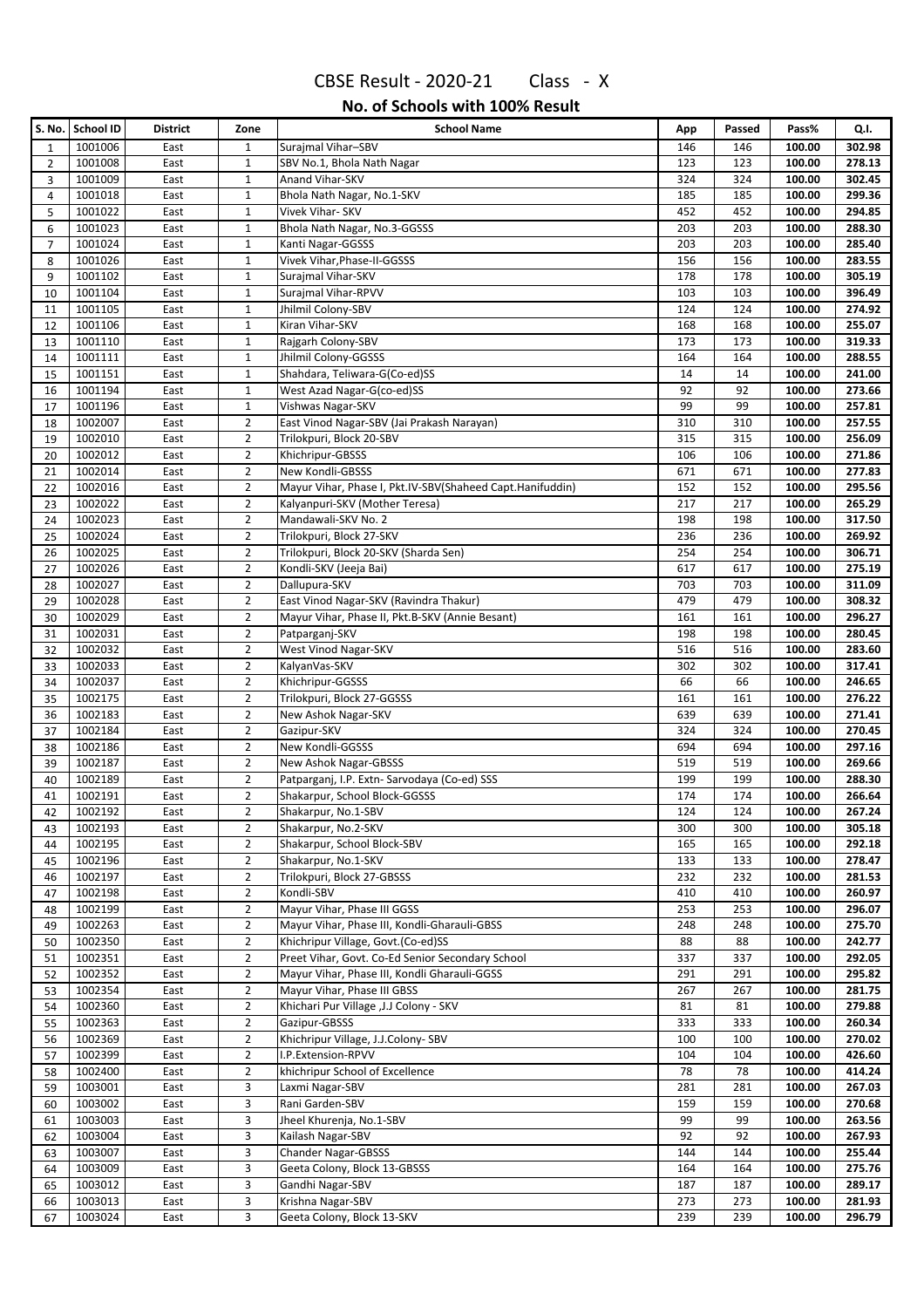|            | S. No. School ID   | <b>District</b>                | Zone   | <b>School Name</b>                                      | App       | Passed    | Pass%            | Q.I.             |
|------------|--------------------|--------------------------------|--------|---------------------------------------------------------|-----------|-----------|------------------|------------------|
| 68         | 1003025            | East                           | 3      | Chander Nagar-SKV                                       | 233       | 233       | 100.00           | 299.34           |
| 69         | 1003026            | East                           | 3      | Shankar Nagar-SKV                                       | 158       | 158       | 100.00           | 294.69           |
| 70         | 1003027            | East                           | 3      | Gandhi Nagar, No.1-SKV                                  | 250       | 250       | 100.00           | 319.10           |
| 71         | 1003028            | East                           | 3      | Laxmi Nagar-SKV                                         | 295       | 295       | 100.00           | 284.84           |
| 72         | 1003030            | East                           | 3      | Rani Garden-GGSSS                                       | 147       | 147       | 100.00           | 280.24           |
| 73         | 1003033            | East                           | 3      | Kailash Nagar-GGSSS                                     | 106       | 106       | 100.00           | 274.08           |
| 74         | 1003034            | East                           | 3      | Gandhi Nagar, No.2-GGSSS                                | 131       | 131       | 100.00           | 315.60           |
| 75         | 1003035            | East                           | 3      | Gandhi Nagar, No.3-GGSSS                                | 62        | 62        | 100.00           | 286.08           |
| 76         | 1003036            | East                           | 3      | Krishna Nagar-SKV                                       | 284       | 284       | 100.00           | 297.40           |
| 77         | 1003153            | East                           | 3      | Radhey Shyam Park- SKV                                  | 258       | 258       | 100.00           | 263.93           |
| 78         | 1003202            | East                           | 3      | Geeta Colony, Block 2-G(Co-ed)SS                        | 99        | 99        | 100.00           | 259.81           |
| 79         | 1003204            | East                           | 3      | Old Seelampur-SKV                                       | 45        | 45        | 100.00           | 288.20           |
| 80         | 1003205            | East                           | 3      | Shivpuri-G(Co-ed)SSS                                    | 168       | 168       | 100.00           | 272.81           |
| 81         | 1003260            | East                           | 3      | Lalita Park-GGSSS                                       | 122       | 122       | 100.00           | 247.84           |
| 82         | 1003261            | East                           | 3<br>3 | Gandhi Nagar-RPVV                                       | 108<br>87 | 108<br>87 | 100.00           | 400.04<br>265.15 |
| 83         | 1003264<br>1003265 | East                           | 3      | Lalita Park-GBSSS<br>Old Seelampur -SBV                 | 58        | 58        | 100.00<br>100.00 | 228.84           |
| 84<br>85   | 1104009            | East<br>North East-I           | 4      | Yamuna Vihar, Block C, No.1-SBV                         | 827       | 827       | 100.00           | 273.24           |
| 86         | 1104011            | North East-I                   | 4      | Sabhapur-GGSSS                                          | 242       | 242       | 100.00           | 272.23           |
| 87         | 1104018            | North East-I                   | 4      | Yamuna Vihar, Block C, No.1-SKV                         | 952       | 952       | 100.00           | 291.14           |
| 88         | 1104019            | North East-I                   | 4      | Ghonda, No.2-SKV                                        | 228       | 228       | 100.00           | 312.47           |
| 89         | 1104021            | North East-I                   | 4      | Gokalpur Village-SKV                                    | 733       | 733       | 100.00           | 260.29           |
| 90         | 1104023            | North East-I                   | 4      | Yamuna Vihar, Block B, No.1-GGSSS                       | 607       | 607       | 100.00           | 295.11           |
| 91         | 1104025            | North East-I                   | 4      | Ghonda, No.1-GGSSS                                      | 355       | 355       | 100.00           | 278.01           |
| 92         | 1104027            | North East-I                   | 4      | Yamuna Vihar, Block B, No.2-GGSSS                       | 348       | 348       | 100.00           | 319.26           |
| 93         | 1104142            | North East-I                   | 4      | Karawal Nagar-GGSSS                                     | 1074      | 1074      | 100.00           | 286.39           |
| 94         | 1104149            | North East-I                   | 4      | Yamuna Vihar, Block B-RPVV                              | 104       | 104       | 100.00           | 402.59           |
| 95         | 1104150            | North East-I                   | 4      | Bhajanpura-GBSSS (RDJK)                                 | 211       | 211       | 100.00           | 263.46           |
| 96         | 1104153            | North East-I                   | 4      | Khajoori Khas-GGSSS                                     | 446       | 446       | 100.00           | 282.25           |
| 97         | 1104335            | North East-I                   | 4      | Sonia Vihar-GGSSS                                       | 825       | 825       | 100.00           | 267.28           |
| 98         | 1104400            | North East-I                   | 4      | LONI ROAD, EAST GOKULPUR, GGSSS                         | 421       | 421       | 100.00           | 274.90           |
| 99         | 1104418            | North East-I                   | 4      | Badarpur Khadar -SV                                     | 117       | 117       | 100.00           | 244.77           |
| 100        | 1105001            | North East-II                  | 5      | Shahadara, G.T. Road-SBV (Gandhi Memorial)              | 189       | 189       | 100.00           | 278.04           |
| 101        | 1105002            | North East-II                  | 5      | Gautam Puri-SBV                                         | 313       | 313       | 100.00           | 247.32           |
| 102        | 1105003            | North East-II                  | 5      | Brahmpuri-SBV                                           | 288       | 288       | 100.00           | 269.28           |
| 103        | 1105006            | North East-II                  | 5      | Shahadara, G.T. Road-GBSSS                              | 202       | 202       | 100.00           | 278.15           |
| 104        | 1105007            | North East-II                  | 5      | Babarpur-GBSSS                                          | 106       | 106       | 100.00           | 266.19           |
| 105        | 1105011            | North East-II                  | 5      | Shastri Park-GBSSS                                      | 220       | 220       | 100.00           | 251.34           |
| 106        | 1105013            | North East-II                  | 5      | Shahadara, G. T. Road-GBSecondarySchool                 | 104       | 104       | 100.00           | 268.99           |
| 107        | 1105018            | North East-II                  | 5      | Jafrabad, Zeenat Mahal(Urdu Medium)-SKV                 | 666       | 666       | 100.00           | 261.20           |
| 108        | 1105020            | North East-II                  | 5      | New Seelampur, No.1-SKV (C.R.Dass)                      | 301       | 301       | 100.00           | 288.36           |
| 109        | 1105022            | North East-II                  | 5      | Shahadara, Shivaji Park-GGSSS                           | 154       | 154       | 100.00           | 271.99           |
| 110        | 1105023            | North East-II                  | 5      | <b>Gautam Puri-GGSSS</b>                                | 303       | 303       | 100.00           | 259.31           |
| 111        | 1105024<br>1105025 | North East-II                  | 5<br>5 | Shahadara, G.T.Road-SKV                                 | 208<br>79 | 208       | 100.00           | 275.86           |
| 112        | 1105029            | North East-II<br>North East-II | 5      | New Seelampur, No.2-GGSSS<br>Shahadara, G.T. Road-GGSS  | 115       | 79<br>115 | 100.00<br>100.00 | 290.13<br>291.75 |
| 113<br>114 | 1105107            | North East-II                  | 5      | New Usmanpur (Gautam Puri)-GBSSS                        | 228       | 228       | 100.00           | 270.31           |
| 115        | 1105108            | North East-II                  | 5      | Welcome Colony-GGSS                                     | 135       | 135       | 100.00           | 258.80           |
| 116        | 1105109            | North East-II                  | 5      | West Jyoti Nagar-GBSSS                                  | 138       | 138       | 100.00           | 261.66           |
| 117        | 1105110            | North East-II                  | 5      | Shahadara, G.T. Road-SKV (Mani Ben Patel Bharti Mahila) | 250       | 250       | 100.00           | 334.94           |
| 118        | 1105114            | North East-II                  | 5      | Jafrabad Extn.-GGSSS                                    | 65        | 65        | 100.00           | 276.75           |
| 119        | 1105117            | North East-II                  | 5      | New Usmanpur (Gautam Puri)-GGSSS                        | 247       | 247       | 100.00           | 284.89           |
| 120        | 1105248            | North East-II                  | 5      | Gautam Puri-RPVV                                        | 69        | 69        | 100.00           | 399.51           |
| 121        | 1106001            | North East-II                  | 6      | Nand Nagri, Block B-SBV (B.P)                           | 270       | 270       | 100.00           | 256.42           |
| 122        | 1106003            | North East-II                  | 6      | Nand Nagri, Block E-SBV                                 | 521       | 521       | 100.00           | 246.43           |
| 123        | 1106007            | North East-II                  | 6      | Shahdara, Mansarovar Park, No.2-GBSSS                   | 238       | 238       | 100.00           | 268.53           |
| 124        | 1106018            | North East-II                  | 6      | New Seemapuri-SKV                                       | 426       | 426       | 100.00           | 285.33           |
| 125        | 1106019            | North East-II                  | 6      | Mandoli-SKV                                             | 461       | 461       | 100.00           | 262.67           |
| 126        | 1106020            | North East-II                  | 6      | Shahdara, Mansarovar Park, No.1-SKV                     | 138       | 138       | 100.00           | 281.22           |
| 127        | 1106021            | North East-II                  | 6      | Seemapuri-SKV (Vishwamitra)                             | 427       | 427       | 100.00           | 250.10           |
| 128        | 1106023            | North East-II                  | 6      | Dilshad Garden, Block J&K-SKV (St. Eknath)              | 565       | 565       | 100.00           | 287.49           |
| 129        | 1106112            | North East-II                  | 6      | <b>Ashok Nagar-GGSS</b>                                 | 77        | 77        | 100.00           | 295.36           |
| 130        | 1106114            | North East-II                  | 6      | Shahdara, Mansarover Park, No.2-SKV                     | 254       | 254       | 100.00           | 281.65           |
| 131        | 1106115            | North East-II                  | 6      | Nand Nagri, Janta Flats-GGSSS                           | 303       | 303       | 100.00           | 259.56           |
| 132        | 1106116            | North East-II                  | 6      | Nand Nagri, Block A-GGSSS                               | 246       | 246       | 100.00           | 246.50           |
| 133        | 1106119            | North East-II                  | 6      | Nand Nagri, Block A-GBSSS                               | 307       | 307       | 100.00           | 245.60           |
| 134        | 1106122            | North East-II                  | 6      | Old Seemapuri, Block GH-GGSS                            | 233       | 233       | 100.00           | 266.23           |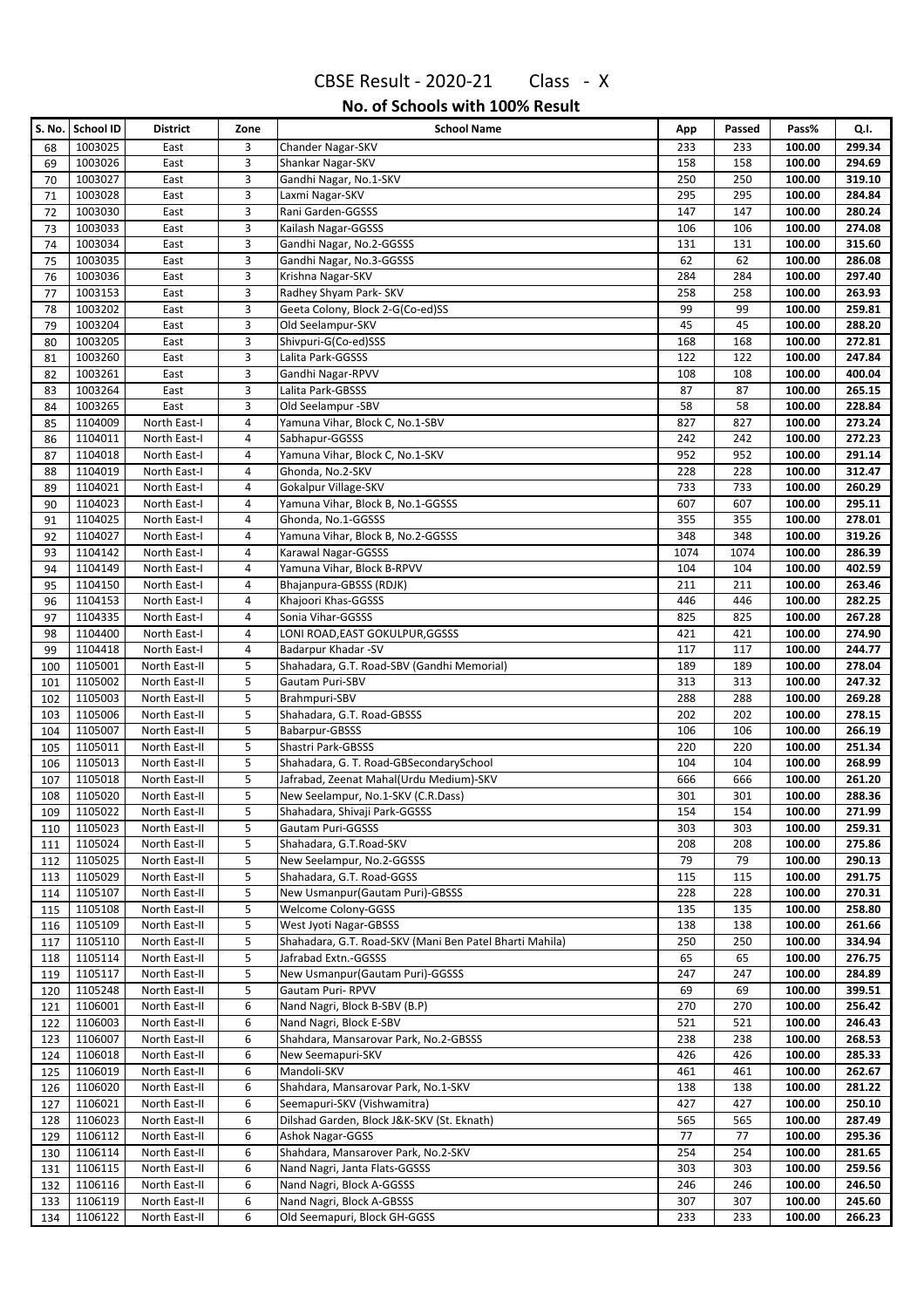|            | S. No.   School ID | <b>District</b> | Zone                | <b>School Name</b>                                                     | App        | Passed     | Pass%            | Q.I.             |
|------------|--------------------|-----------------|---------------------|------------------------------------------------------------------------|------------|------------|------------------|------------------|
| 135        | 1106123            | North East-II   | 6                   | Meet Nagar, Block B-GGSS                                               | 155        | 155        | 100.00           | 287.81           |
| 136        | 1106252            | North East-II   | 6                   | Nand Nagri, Block D-RPVV                                               | 102        | 102        | 100.00           | 406.89           |
| 137        | 1106256            | North East-II   | 6                   | Harsh Vihar GGSS                                                       | 231        | 231        | 100.00           | 287.04           |
| 138        | 1207004            | North           | 7                   | Nehru Vihar-SKV                                                        | 403        | 403        | 100.00           | 282.71           |
| 139        | 1207005            | North           | $\overline{7}$      | Jagat Pur- SKV(Mahavir Singh)                                          | 45         | 45         | 100.00           | 267.71           |
| 140        | 1207008            | North           | $\overline{7}$      | Shankaracharya Marg, Shahed Bhai Bal Mukand-SV                         | 357        | 357        | 100.00           | 313.43           |
| 141        | 1207009            | North           | $\overline{7}$      | <b>Burari-SBV</b>                                                      | 449        | 449        | 100.00           | 272.67           |
| 142        | 1207011            | North           | 7                   | Govt. Sarvodaya Vidyalaya No.3, Shakti Nagar                           | 135        | 135        | 100.00           | 265.07           |
| 143        | 1207012            | North           | 7                   | <b>Timar Pur-SBV</b>                                                   | 134        | 134        | 100.00           | 276.92           |
| 144        | 1207014            | North           | $\overline{7}$      | Gokhle Marg-SBV                                                        | 136        | 136        | 100.00           | 283.63           |
| 145        | 1207017            | North           | 7                   | Roop Nagar, No.1-GBSSS                                                 | 171        | 171        | 100.00           | 281.50           |
| 146        | 1207019            | North           | 7                   | Shakti Nagar, No.1-GBSSS                                               | 190        | 190        | 100.00           | 303.13           |
| 147        | 1207022            | North           | 7                   | Mori Gate, No.1-SV                                                     | 121        | 121        | 100.00           | 299.26           |
| 148        | 1207027            | North           | $\overline{7}$      | Kamla Nagar, E-Block, GBSS                                             | 57         | 57         | 100.00           | 265.23           |
| 149        | 1207033            | North           | $\overline{7}$      | Sabzi Mandi, Kedar Building, ASML-SKV                                  | 98         | 98         | 100.00           | 281.18           |
| 150        | 1207034            | North           | 7                   | Timar Pur-SKV                                                          | 225        | 225        | 100.00           | 286.65           |
| 151        | 1207036            | North           | $\overline{7}$      | <b>Burari-SKV</b>                                                      | 450        | 450        | 100.00           | 292.05           |
| 152        | 1207037            | North           | $\overline{7}$      | Shakti Nagar, No.1-SKV                                                 | 177        | 177        | 100.00           | 328.73           |
| 153        | 1207038            | North           | $\overline{7}$<br>7 | Shakti Nagar, No.2-GGSSS<br>Roop Nagar, No.1-GGSSS                     | 77         | 77         | 100.00           | 299.19           |
| 154        | 1207039<br>1207041 | North           | 7                   | Roop Nagar, No.3-GGSSS                                                 | 244<br>100 | 244<br>100 | 100.00<br>100.00 | 329.47<br>268.05 |
| 155        | 1207042            | North<br>North  | 7                   | Chabi Ganj, Kashmiri Gate-GGSSS                                        | 86         | 86         | 100.00           | 330.99           |
| 156<br>157 | 1207043            | North           | 7                   | Nicholson Road-GGSSS                                                   | 41         | 41         | 100.00           | 313.78           |
| 158        | 1207107            | North           | 7                   | Sham Nath Marg, Shaheed Amir Chand-SV                                  | 258        | 258        | 100.00           | 318.02           |
| 159        | 1207108            | North           | 7                   | Raj Niwas Marg, RPVV                                                   | 105        | 105        | 100.00           | 389.38           |
| 160        | 1207109            | North           | 7                   | <b>Magazine Road-GBSSS</b>                                             | 65         | 65         | 100.00           | 304.02           |
| 161        | 1207110            | North           | 7                   | Nathupura-GBSSS                                                        | 286        | 286        | 100.00           | 265.92           |
| 162        | 1207111            | North           | $\overline{7}$      | Nathupura-GGSSS                                                        | 474        | 474        | 100.00           | 287.92           |
| 163        | 1207112            | North           | $\overline{7}$      | Magazine Road-SKV                                                      | 121        | 121        | 100.00           | 263.55           |
| 164        | 1207113            | North           | $\overline{7}$      | Civil Lines, RPVV                                                      | 92         | 92         | 100.00           | 381.76           |
| 165        | 1207116            | North           | 7                   | <b>Burari-GBSS</b>                                                     | 354        | 354        | 100.00           | 274.53           |
| 166        | 1207117            | North           | $\overline{7}$      | <b>Burari-GGSS</b>                                                     | 299        | 299        | 100.00           | 260.74           |
| 167        | 1207230            | North           | $\overline{7}$      | Mukund Pur Village - GGSSS                                             | 569        | 569        | 100.00           | 280.45           |
| 168        | 1207236            | North           | 7                   | Mukund Pur Village - GBSSS                                             | 431        | 431        | 100.00           | 253.83           |
| 169        | 1208001            | North           | 8                   | Gulabi Bagh-SBV                                                        | 68         | 68         | 100.00           | 293.51           |
| 170        | 1208002            | North           | 8                   | Qutab Road-SBV                                                         | 54         | 54         | 100.00           | 261.65           |
| 171        | 1208004            | North           | 8                   | Sarai Rohilla-GBSSS                                                    | 92         | 92         | 100.00           | 259.97           |
| 172        | 1208006            | North           | 8                   | Padam Nagar-GBSSS                                                      | 83         | 83         | 100.00           | 258.18           |
| 173        | 1208011            | North           | 8                   | Chandni Chowk-G(Co-ed)SS                                               | 31         | 31         | 100.00           | 243.52           |
| 174        | 1208013            | North           | 8                   | Gulabi Bagh-SKV                                                        | 106        | 106        | 100.00           | 284.80           |
| 175        | 1208014            | North           | 8                   | Partap Nagar-SKV                                                       | 33         | 33         | 100.00           | 266.03           |
| 176        | 1208015            | North           | 8                   | Sarai Rohilla-SKV                                                      | 147        | 147        | 100.00           | 254.66           |
| 177        | 1208016            | North           | 8                   | Idgah Road-SKV                                                         | 97         | 97         | 100.00           | 299.63           |
| 178        | 1208017            | North           | 8                   | Chandni Chowk, Diwan Hall, SKV                                         | 19         | 19         | 100.00           | 283.53           |
| 179        | 1208018            | North           | 8                   | Padam Nagar-SKV                                                        | 86         | 86         | 100.00           | 310.43           |
| 180        | 1208021            | North           | 8                   | Tulsi Nagar-GGSSS                                                      | 86         | 86         | 100.00           | 259.49           |
| 181        | 1208025            | North           | 8                   | Pul Bangash-SKV                                                        | 30         | 30         | 100.00           | 294.20           |
| 182        | 1208027            | North           | 8                   | Quresh Nagar, GGSSS                                                    | 26         | 26         | 100.00           | 328.81           |
| 183        | 1208029            | North           | 8                   | Idgah Road-GGSS                                                        | 45         | 45         | 100.00           | 279.80           |
| 184        | 1208030            | North           | 8                   | Deputy Gunj-GGSS                                                       | 31         | 31         | 100.00           | 286.87           |
| 185        | 1208090<br>1208091 | North           | 8<br>8              | Inder Lok-SKV                                                          | 147        | 147        | 100.00           | 251.61<br>247.85 |
| 186        | 1208092            | North<br>North  | 8                   | Naya Bazar, Sushila Mohan Marg-(Co-ed) Sec. School<br>Kishan Ganj-RPVV | 39<br>106  | 39<br>106  | 100.00<br>100.00 | 384.78           |
| 187<br>188 | 1208095            | North           | 8                   | Shastri Nagar-SKV                                                      | 173        | 173        | 100.00           | 308.86           |
| 189        | 1208229            | North           | 8                   | Shastri Nagar, Lalita Block - SBV                                      | 149        | 149        | 100.00           | 273.28           |
| 190        | 1208232            | North           | 8                   | Pratap Nagar-GBSSS                                                     | 30         | 30         | 100.00           | 228.40           |
| 191        | 1309001            | North West A    | 9                   | C.C. Colony-SBV                                                        | 89         | 89         | 100.00           | 261.44           |
| 192        | 1309003            | North West A    | 9                   | Dr. Mukharjee Nagar-SV                                                 | 225        | 225        | 100.00           | 244.18           |
| 193        | 1309004            | North West A    | 9                   | New Police Lines-SV                                                    | 235        | 235        | 100.00           | 303.50           |
| 194        | 1309005            | North West A    | 9                   | SBV, BT Block Shalimar Bagh                                            | 251        | 251        | 100.00           | 265.98           |
| 195        | 1309008            | North West A    | 9                   | Guru Teg Bahadur Nagar-GBSSS                                           | 171        | 171        | 100.00           | 233.80           |
| 196        | 1309011            | North West A    | 9                   | Model Town, No.2-GBSSS                                                 | 132        | 132        | 100.00           | 274.57           |
| 197        | 1309012            | North West A    | 9                   | Rana Partap Bagh-GBSSS                                                 | 37         | 37         | 100.00           | 213.08           |
| 198        | 1309022            | North West A    | 9                   | Dhakka-GBSSS                                                           | 239        | 239        | 100.00           | 250.23           |
| 199        | 1309023            | North West A    | 9                   | Shalamar Village-GGSSS                                                 | 219        | 219        | 100.00           | 277.93           |
| 200        | 1309024            | North West A    | 9                   | Haider Pur-GGSS                                                        | 126        | 126        | 100.00           | 281.06           |
| 201        | 1309025            | North West A    | 9                   | Dhakka-SKV                                                             | 337        | 337        | 100.00           | 279.21           |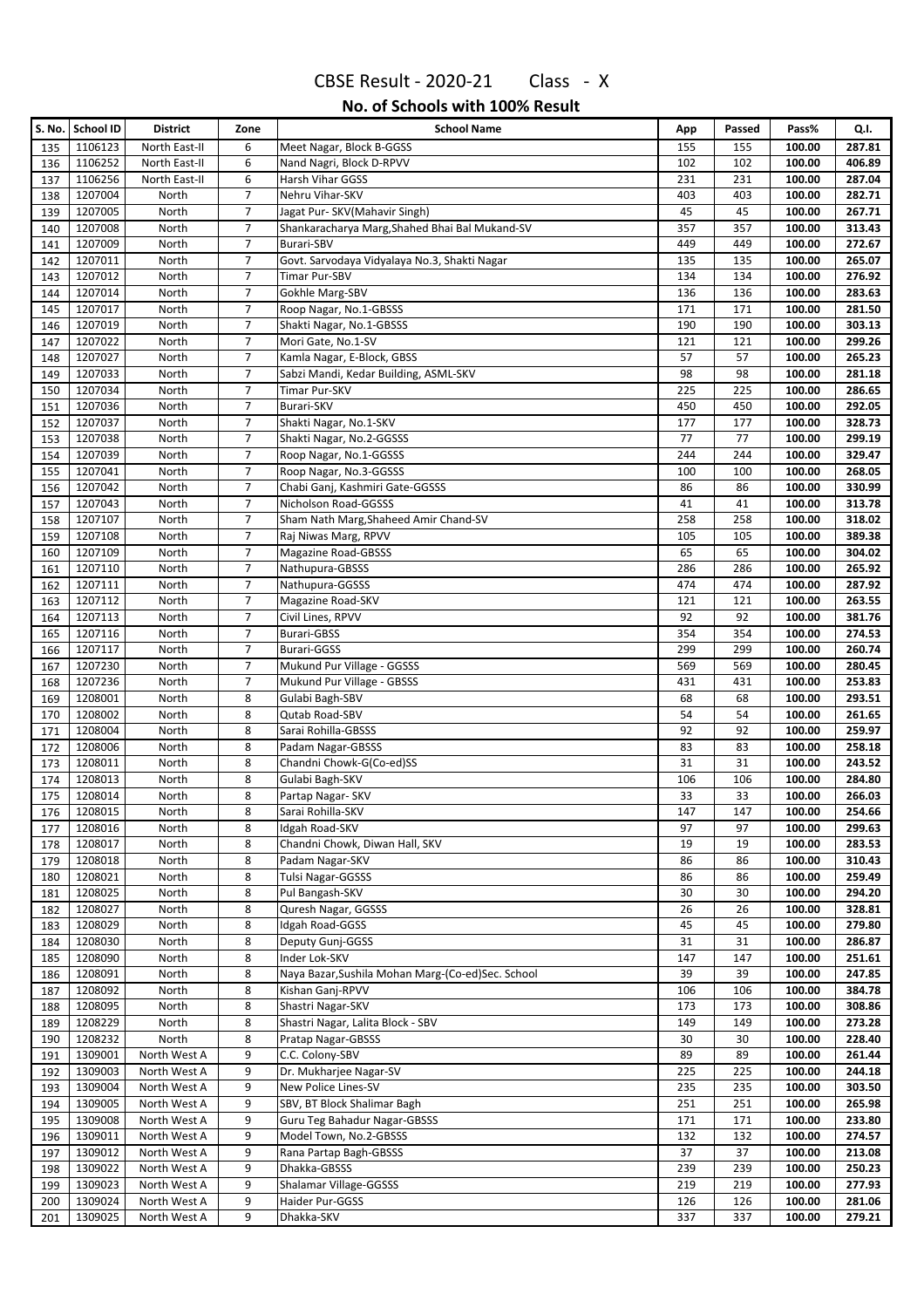|            | S. No. School ID   | District                     | Zone     | <b>School Name</b>                              | App        | Passed     | Pass%            | Q.I.             |
|------------|--------------------|------------------------------|----------|-------------------------------------------------|------------|------------|------------------|------------------|
| 202        | 1309026            | North West A                 | 9        | Model Town, No.1-SKV                            | 166        | 166        | 100.00           | 296.46           |
| 203        | 1309028            | North West A                 | 9        | Rana Partap Bagh-SKV                            | 146        | 146        | 100.00           | 247.35           |
| 204        | 1309032            | North West A                 | 9        | Shalimar Bagh, Block B(AH)-SKV                  | 137        | 137        | 100.00           | 307.68           |
| 205        | 1309033            | North West A                 | 9        | Shalimar Bagh, Block AP-GGSSS                   | 147        | 147        | 100.00           | 292.95           |
| 206        | 1309034            | North West A                 | 9        | Adarsh Nagar-GGSSS                              | 277        | 277        | 100.00           | 283.19           |
| 207        | 1309124            | North West A                 | 9        | Shalimar Bagh, Block BT-RPVV                    | 102        | 102        | 100.00           | 393.68           |
| 208        | 1309126            | North West A                 | 9        | Model Town, No.2-GGSSS                          | 113        | 113        | 100.00           | 300.88           |
| 209        | 1309128            | North West A                 | 9        | <b>Azadpur Colony-GBSSS</b>                     | 137        | 137        | 100.00           | 273.26           |
| 210        | 1309130            | North West A                 | 9        | <b>Azadpur Village-GBSSS</b>                    | 277        | 277        | 100.00           | 238.65           |
| 211        | 1309167            | North West A                 | 9        | Vijay Nagar-SKV                                 | 70         | 70         | 100.00           | 279.16           |
| 212        | 1309254            | North West A                 | 9        | Jahangirpuri, Block A, No.2 - SKV               | 224        | 224        | 100.00           | 251.69           |
| 213        | 1309255            | North West A                 | 9        | Jahangirpuri, Block D-GBSSS                     | 335        | 335        | 100.00           | 237.50           |
| 214        | 1309256            | North West A                 | 9        | Jahangirpuri, Block D-SKV (Rani Chennama)       | 251        | 251        | 100.00           | 264.83           |
| 215        | 1309257            | North West A                 | 9        | Jahangirpuri, Block E-GBSS                      | 210        | 210        | 100.00           | 245.18           |
| 216        | 1309258            | North West A                 | 9        | Jahangirpuri, Block E-GGSS                      | 150        | 150        | 100.00           | 261.51           |
| 217        | 1309260            | North West A                 | 9        | Jahangirpuri, Block K-GGSSS                     | 470        | 470        | 100.00           | 249.86           |
| 218        | 1309261<br>1309262 | North West A                 | 9<br>9   | Bhalswa Dairy, No-1,GGSS<br>Libaspur-GBSSS      | 124        | 124        | 100.00           | 270.06           |
| 219<br>220 | 1309263            | North West A<br>North West A | 9        | Libaspur-GGSSS                                  | 281<br>536 | 281<br>536 | 100.00<br>100.00 | 274.15<br>284.35 |
| 221        | 1309264            | North West A                 | 9        | Qadipur-GBSSS                                   | 348        | 348        | 100.00           | 262.25           |
| 222        | 1309265            | North West A                 | 9        | Qadipur-GGSSS                                   | 354        | 354        | 100.00           | 269.23           |
| 223        | 1309266            | North West A                 | 9        | Bakhtawarpur-GBSSS                              | 98         | 98         | 100.00           | 281.85           |
| 224        | 1309267            | North West A                 | 9        | Bakhtawarpur-SKV (BMS)                          | 222        | 222        | 100.00           | 330.27           |
| 225        | 1309268            | North West A                 | 9        | Singhu-G(Co-Ed)SSS                              | 143        | 143        | 100.00           | 308.38           |
| 226        | 1309269            | North West A                 | 9        | Palla Majra-GBSSS                               | 133        | 133        | 100.00           | 262.83           |
| 227        | 1309270            | North West A                 | 9        | Mukhmail Pur-G(Co-ed)SSS                        | 100        | 100        | 100.00           | 263.16           |
| 228        | 1309271            | North West A                 | 9        | Kalyan Vihar-SV                                 | 51         | 51         | 100.00           | 252.86           |
| 229        | 1309272            | North West A                 | 9        | Haider Pur-GBSS                                 | 128        | 128        | 100.00           | 244.21           |
| 230        | 1309274            | North West A                 | 9        | Bhalswa Dairy, No-2, GBSS                       | 110        | 110        | 100.00           | 249.02           |
| 231        | 1310002            | North West A                 | 10       | Prahalad Pur-SBV                                | 302        | 302        | 100.00           | 305.87           |
| 232        | 1310004            | North West A                 | 10       | Sannoth-SV                                      | 72         | 72         | 100.00           | 302.04           |
| 233        | 1310005            | North West A                 | 10       | Tikri Khurd- SKV                                | 117        | 117        | 100.00           | 299.33           |
| 234        | 1310007            | North West A                 | 10       | Nangal Thakran-SBV (Ved Pandit Khushi Ram)      | 80         | 80         | 100.00           | 304.78           |
| 235        | 1310008            | North West A                 | 10       | Pooth Khurd-GBSSS                               | 211        | 211        | 100.00           | 298.61           |
| 236        | 1310009            | North West A                 | 10       | Badli-GBSSS                                     | 409        | 409        | 100.00           | 290.00           |
| 237        | 1310010            | North West A                 | 10       | Katewara-GBSSS                                  | 59         | 59         | 100.00           | 331.12           |
| 238        | 1310015            | North West A                 | 10       | Khera Khurd-GBSSS                               | 80         | 80         | 100.00           | 284.61           |
| 239        | 1310017            | North West A                 | 10       | Narela, SBV                                     | 240        | 240        | 100.00           | 295.28           |
| 240        | 1310019            | North West A                 | 10       | Bawana-GBSSS                                    | 251        | 251        | 100.00           | 313.61           |
| 241        | 1310022            | North West A                 | 10       | Bhorgarh-G(Co-ed)SSS                            | 233        | 233        | 100.00           | 295.45           |
| 242        | 1310025            | North West A                 | 10       | Shahabad Dairy- GGSSS                           | 475        | 475        | 100.00           | 251.19           |
| 243        | 1310026            | North West A                 | 10       | Harewali-G(Co-ed)SSS                            | 52         | 52         | 100.00           | 304.63           |
| 244        | 1310030            | North West A                 | 10       | Holambi Kalan-G(CO-ED)SSS                       | 195        | 195        | 100.00           | 273.58           |
| 245        | 1310031            | North West A                 | 10       | Alipur-SKV                                      | 396        | 396        | 100.00           | 303.30           |
| 246        | 1310032            | North West A                 | 10       | Prahalad Pur-SKV                                | 272        | 272        | 100.00           | 303.69           |
| 247        | 1310033            | North West A                 | 10       | Dariyapur Kalan-SKV (Updesh Kaur)               | 89         | 89         | 100.00           | 324.94           |
| 248        | 1310034            | North West A                 | 10       | Badli-SKV                                       | 403        | 403        | 100.00           | 275.02           |
| 249        | 1310036            | North West A                 | 10       | Narela, No.1-SKV                                | 465        | 465        | 100.00           | 318.88           |
| 250        | 1310039            | North West A                 | 10       | Khera Kalan-SKV (Baba Nane Nath)                | 96         | 96         | 100.00           | 318.75           |
| 251        | 1310041<br>1310042 | North West A<br>North West A | 10<br>10 | Khera Khurd-SKV<br>Bawana-SKV (Ravi Shankar)    | 69<br>261  | 69<br>261  | 100.00<br>100.00 | 327.49<br>313.46 |
| 252<br>253 | 1310043            | North West A                 | 10       | Pooth Khurd-SKV (Raja RamMohan Roy)             | 182        | 182        | 100.00           | 304.21           |
| 254        | 1310045            | North West A                 | 10       | Samaipur-GGSSS                                  | 540        | 540        | 100.00           | 287.35           |
| 255        | 1310049            | North West A                 | 10       | Bankner-GGSSS                                   | 228        | 228        | 100.00           | 281.28           |
| 256        | 1310157            | North West A                 | 10       | Siraspur-GGSSS                                  | 265        | 265        | 100.00           | 277.65           |
| 257        | 1310161            | North West A                 | 10       | Barwala-G(Co-ed)SSS                             | 69         | 69         | 100.00           | 290.03           |
| 258        | 1310164            | North West A                 | 10       | Narela, Pocket 5 & 6-GGSSS                      | 87         | 87         | 100.00           | 308.10           |
| 259        | 1310166            | North West A                 | 10       | Narela-GBSSS (Mussadi Lal)                      | 267        | 267        | 100.00           | 249.56           |
| 260        | 1310168            | North West A                 | 10       | Bankner-SBV                                     | 262        | 262        | 100.00           | 293.74           |
| 261        | 1310169            | North West A                 | 10       | Holambi Kalan, B-Block GGSSS                    | 148        | 148        | 100.00           | 258.68           |
| 262        | 1310247            | North West A                 | 10       | Auchandi-SV                                     | 69         | 69         | 100.00           | 317.59           |
| 263        | 1310395            | North West A                 | 10       | Shahabad Dairy-GBSSS                            | 442        | 442        | 100.00           | 253.38           |
| 264        | 1310399            | North West A                 | 10       | HOLAMBI KALAN, METRO VIHAR, A-BLK G(CO-ED)SSS   | 241        | 241        | 100.00           | 246.77           |
| 265        | 1310400            | North West A                 | 10       | GHOGA G(CO-ED)SSS                               | 52         | 52         | 100.00           | 294.87           |
| 266        | 1310407            | North West A                 | 10       | Holambi Kalan, Metro Vihar, C-Block-G(Co-ed)SSS | 120        | 120        | 100.00           | 258.25           |
| 267        | 1310408            | North West A                 | 10       | Narela Sector B-4, SV-1310408                   | 151        | 151        | 100.00           | 287.00           |
| 268        | 1310409            | North West A                 | 10       | Narela, A-10 Pocket-5, RPVV                     | 104        | 104        | 100.00           | 392.96           |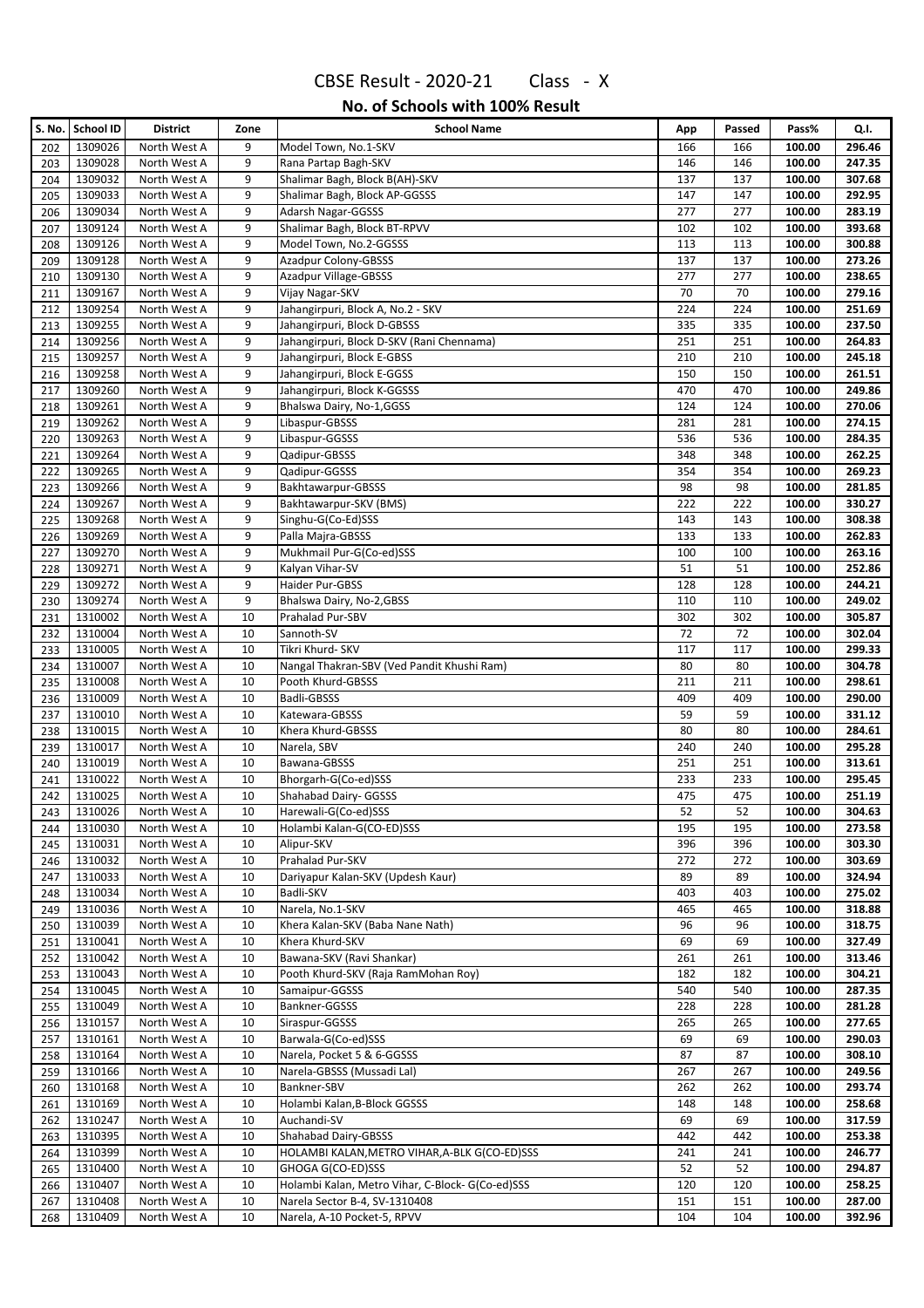|            | S. No.   School ID | <b>District</b>                  | Zone     | <b>School Name</b>                                         | App        | Passed     | Pass%            | Q.I.             |
|------------|--------------------|----------------------------------|----------|------------------------------------------------------------|------------|------------|------------------|------------------|
| 269        | 1310410            | North West A                     | 10       | Narela, Sect. A-6, Pocket-2- GGSSS                         | 235        | 235        | 100.00           | 305.26           |
| 270        | 1310411            | North West A                     | 10       | Shahbad Daulatpur- GGSSS                                   | 241        | 241        | 100.00           | 294.53           |
| 271        | 1310414            | North West A                     | 10       | Bawana J. J. Colony No.1 GGSSS                             | 280        | 280        | 100.00           | 267.42           |
| 272        | 1310420            | North West A                     | 10       | Siraspur-GBSSS                                             | 98         | 98         | 100.00           | 256.63           |
| 273        | 1310429            | North West A                     | 10       | Holambi Kalan, B-Block GBSSS                               | 117        | 117        | 100.00           | 268.67           |
| 274        | 1310430            | North West A                     | 10       | Narela, Sect. A-6, Pkt-2 - SBV                             | 161        | 161        | 100.00           | 292.96           |
| 275        | 1310458            | North West A                     | 10       | Tikri Khurd- SBV                                           | 141        | 141        | 100.00           | 309.11           |
| 276        | 1411001            | North West B-I                   | 11       | Anandwas-SBV                                               | 301        | 301        | 100.00           | 271.28           |
| 277        | 1411003            | North West B-I                   | 11       | Ashok Vihar, Phase I, Block H-SBV                          | 100        | 100        | 100.00           | 267.14           |
| 278        | 1411007            | North West B-I                   | 11       | Pitampura, Block ZP- Sarvodaya Co-ed SSS                   | 179        | 179        | 100.00           | 290.17           |
| 279        | 1411008            | North West B-I                   | 11       | Pitampura, Block FU-SV                                     | 311        | 311        | 100.00           | 278.53           |
| 280        | 1411011            | North West B-I                   | 11       | Shakurpur, No.2-GBSSS                                      | 205        | 205        | 100.00           | 290.05           |
| 281        | 1411014            | North West B-I                   | 11       | Ashok Vihar, Block D-GBSSS                                 | 148        | 148        | 100.00           | 298.08           |
| 282        | 1411016            | North West B-I                   | 11       | Rani Bagh-GBSSS                                            | 108        | 108        | 100.00           | 287.80           |
| 283        | 1411017            | North West B-I                   | 11       | Pitampura, Block SU-GBSSS                                  | 135        | 135        | 100.00           | 338.82           |
| 284        | 1411021            | North West B-I                   | 11       | Keshavpuram, Block A-SKV                                   | 137        | 137        | 100.00           | 307.56           |
| 285        | 1411022            | North West B-I                   | 11       | Wazirpur, J.J. Colony-GBSSS                                | 164        | 164        | 100.00           | 294.13           |
| 286        | 1411026            | North West B-I                   | 11       | Ashok Vihar, Phase I, Block H-SKV                          | 213        | 213        | 100.00           | 315.29           |
| 287        | 1411027            | North West B-I                   | 11       | Ashok Vihar, Phase II-SKV                                  | 244        | 244        | 100.00           | 280.23<br>318.24 |
| 288        | 1411028            | North West B-I                   | 11<br>11 | Keshavpuram, No.1-SKV<br>Keshavpuram-SBV                   | 191        | 191        | 100.00           |                  |
| 289        | 1411029            | North West B-I                   |          |                                                            | 168        | 168        | 100.00           | 291.52           |
| 290        | 1411030            | North West B-I                   | 11       | Shakurpur, No.2-SKV                                        | 182        | 182        | 100.00           | 308.32           |
| 291        | 1411032            | North West B-I                   | 11       | Rampura- Govt. Co-ed Sarvodaya Vidyalaya                   | 218        | 218        | 100.00           | 286.38           |
| 292        | 1411035<br>1411038 | North West B-I                   | 11<br>11 | Wazirpur Village-SV<br>Anandwas-GGSSS                      | 140<br>175 | 140        | 100.00           | 270.37           |
| 293        | 1411040            | North West B-I<br>North West B-I | 11       | Ashok Vihar, Block D-GGSSS                                 | 101        | 175<br>101 | 100.00<br>100.00 | 291.25<br>266.52 |
| 294        | 1411041            | North West B-I                   | 11       | Pitampura, Block SU-GGSSS                                  | 126        | 126        | 100.00           | 310.60           |
| 295        | 1411042            | North West B-I                   | 11       | Saraswati Vihar, Block A-GGSSS                             | 110        | 110        | 100.00           | 329.16           |
| 296<br>297 | 1411043            | North West B-I                   | 11       | Rani Bagh-GGSSS                                            | 135        | 135        | 100.00           | 315.58           |
| 298        | 1411046            | North West B-I                   | 11       | Anandwas- GGSSS                                            | 200        | 200        | 100.00           | 276.06           |
| 299        | 1411123            | North West B-I                   | 11       | Saraswati Vihar, Block C-SV                                | 179        | 179        | 100.00           | 315.40           |
| 300        | 1411124            | North West B-I                   | 11       | Sharda Niketan-SV                                          | 103        | 103        | 100.00           | 289.42           |
| 301        | 1411125            | North West B-I                   | 11       | Shakurpur, No.1-GGSSS                                      | 159        | 159        | 100.00           | 295.71           |
| 302        | 1411178            | North West B-I                   | 11       | Sainik Vihar-G(Co-ed)SSS                                   | 122        | 122        | 100.00           | 326.44           |
| 303        | 1412001            | North West B-I                   | 12       | Sultanpuri, Block-C, Sarvodaya Sr. Sec. Vidyalaya          | 288        | 288        | 100.00           | 242.49           |
| 304        | 1412005            | North West B-I                   | 12       | Sultanpuri, Block C-SBV                                    | 174        | 174        | 100.00           | 273.73           |
| 305        | 1412006            | North West B-I                   | 12       | Sultanpuri, Block BC-GBSSS                                 | 173        | 173        | 100.00           | 281.09           |
| 306        | 1412007            | North West B-I                   | 12       | Pooth Kalan-SBV                                            | 388        | 388        | 100.00           | 267.34           |
| 307        | 1412008            | North West B-I                   | 12       | Sultanpuri, Block H-SBV                                    | 356        | 356        | 100.00           | 257.71           |
| 308        | 1412009            | North West B-I                   | 12       | Mangolpuri, Block U-GBSSS                                  | 241        | 241        | 100.00           | 248.81           |
| 309        | 1412013            | North West B-I                   | 12       | Mangolpuri, Plot II, Kamdhenu-SBV                          | 104        | 104        | 100.00           | 267.52           |
| 310        | 1412014            | North West B-I                   | 12       | Mangolpuri, Block O-SBV                                    | 156        | 156        | 100.00           | 257.36           |
| 311        | 1412016            | North West B-I                   | 12       | Sultanpur Majra-S (Co-ed) V                                | 170        | 170        | 100.00           | 253.71           |
| 312        | 1412019            | North West B-I                   | 12       | Sultanpuri, P-Block - GGSSS                                | 94         | 94         | 100.00           | 272.00           |
| 313        | 1412022            | North West B-I                   | 12       | Mangolpuri, Block-C, S(Co-ed)Sr. Sec. Vidyalaya            | 281        | 281        | 100.00           | 261.38           |
| 314        | 1412024            | North West B-I                   | 12       | Mangolpuri, Block H-SKV                                    | 276        | 276        | 100.00           | 278.08           |
| 315        | 1412025            | North West B-I                   | 12       | Mangolpuri, Block D-SKV (Kamdhenu)                         | 266        | 266        | 100.00           | 282.01           |
| 316        | 1412026            | North West B-I                   | 12       | Sultanpuri, Block C-SKV                                    | 300        | 300        | 100.00           | 279.85           |
| 317        | 1412027            | North West B-I                   | 12       | Pooth Kalan-SKV                                            | 404        | 404        | 100.00           | 280.90           |
| 318        | 1412029            | North West B-I                   | 12       | Sultanpuri, Block H-SKV                                    | 709        | 709        | 100.00           | 275.51           |
| 319        | 1412030            | North West B-I                   | 12       | Mangolpuri, Block U-SKV                                    | 196        | 196        | 100.00           | 267.41           |
| 320        | 1412031            | North West B-I                   | 12       | Mangolpuri, Block O-SKV                                    | 410        | 410        | 100.00           | 260.93           |
| 321        | 1412035            | North West B-I                   | 12       | Sultanpuri, Block BC-GGSSS                                 | 192        | 192        | 100.00           | 267.00           |
| 322        | 1412079            | North West B-I                   | 12       | Mangolpur Khrud- GBSSS                                     | 186        | 186        | 100.00           | 280.43           |
| 323        | 1412083            | North West B-I                   | 12       | Sultanpuri, F-Block, GBSSS                                 | 63         | 63         | 100.00           | 246.86           |
| 324        | 1412084            | North West B-I                   | 12       | Pooth Kalan, Rohini Extn., Sector 20- SKV                  | 525        | 525        | 100.00           | 275.83           |
| 325        | 1412085            | North West B-I                   | 12       | Sultanpuri, D-Block, GBSSS                                 | 90         | 90         | 100.00           | 285.56           |
| 326        | 1412087            | North West B-I                   | 12       | Sultanpuri, A-Block-SBV                                    | 201        | 201        | 100.00           | 230.77           |
| 327        | 1412088            | North West B-I                   | 12       | Sultanpuri, D-Block, GGSSS                                 | 211        | 211        | 100.00           | 251.13           |
| 328        | 1412089            | North West B-I                   | 12       | Sultanpuri, Block F-GGSSS                                  | 234        | 234        | 100.00           | 265.79           |
| 329        | 1412090            | North West B-I                   | 12       | Mangolpuri, Block P-SBV                                    | 167        | 167        | 100.00           | 267.14           |
| 330        | 1412092            | North West B-I                   | 12       | Nithari Village-SBV                                        | 546        | 546        | 100.00           | 271.23           |
| 331        | 1412131            | North West B-I                   | 12       | Nithari-GGSSS                                              | 596        | 596        | 100.00           | 277.54           |
| 332        | 1412132            | North West B-I                   | 12       | Nithari-GBSSS                                              | 191        | 191        | 100.00           | 277.45           |
| 333        | 1412258            | North West B-I                   | 12       | Nithari Village- GGSSS                                     | 141        | 141        | 100.00           | 265.23           |
| 334        | 1412259            | North West B-I                   | 12       | Nithari Village- GBSSS                                     | 288        | 288        | 100.00           | 253.47           |
| 335        | 1412289            | North West B-I                   | 12       | Rohini, Phase-III, Sec-21- Govt. Co-ed Sarvodaya Vidyalaya | 253        | 253        | 100.00           | 303.64           |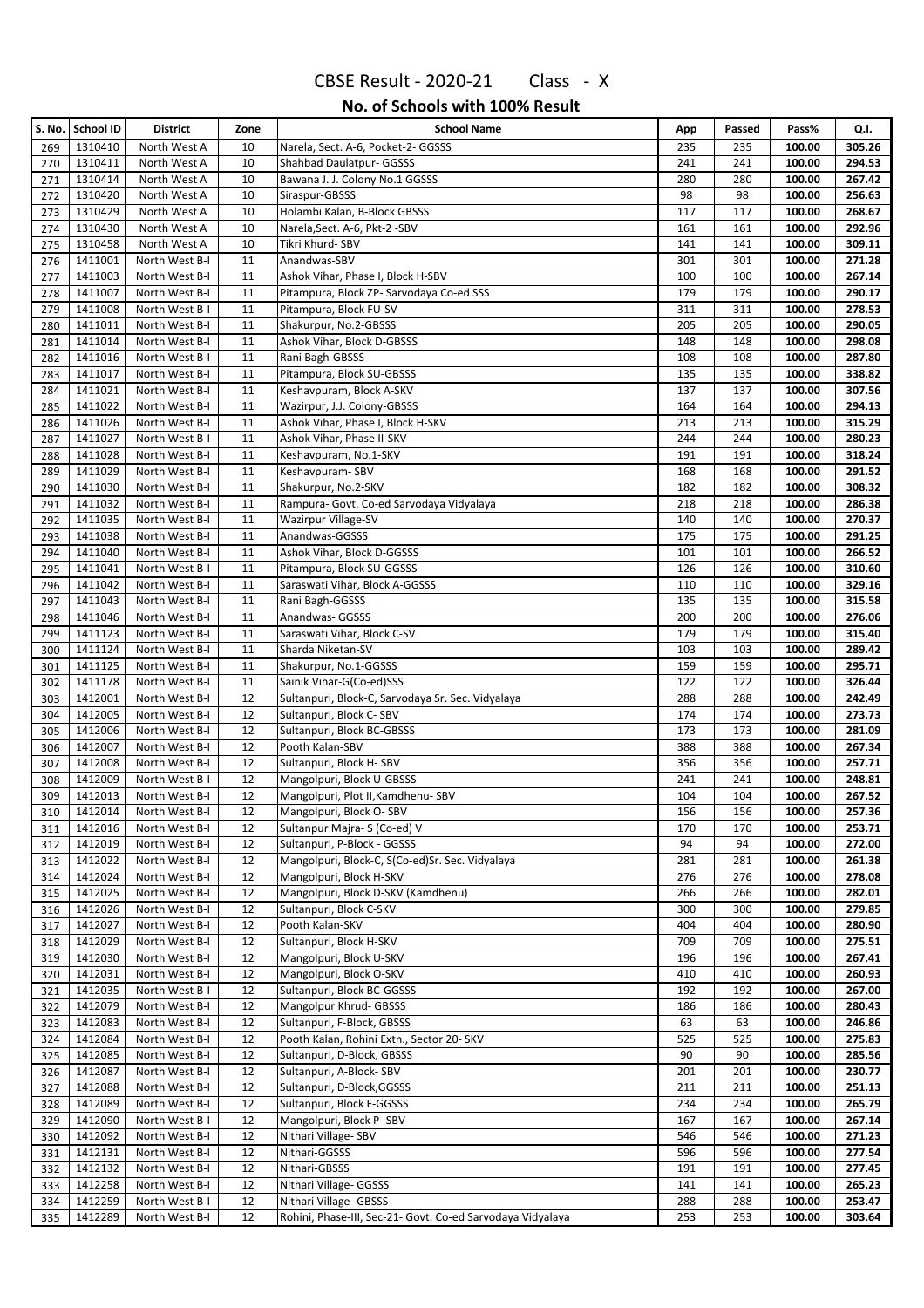|            | S. No. School ID   | <b>District</b>                    | Zone     | <b>School Name</b>                                   | App        | Passed     | Pass%            | Q.I.             |
|------------|--------------------|------------------------------------|----------|------------------------------------------------------|------------|------------|------------------|------------------|
| 336        | 1412290            | North West B-I                     | 12       | Rohini, Sec-22- Govt. Co-ed Sarvodaya Vidyalaya      | 337        | 337        | 100.00           | 287.82           |
| 337        | 1412291            | North West B-I                     | 12       | Rohini, Phase-II, Sec-21- RPVV                       | 102        | 102        | 100.00           | 396.02           |
| 338        | 1413001            | North West B-II                    | 13       | Chandpur Majra-SV                                    | 40         | 40         | 100.00           | 272.40           |
| 339        | 1413003            | North West B-II                    | 13       | Ghevra-SV                                            | 80         | 80         | 100.00           | 282.70           |
| 340        | 1413004            | North West B-II                    | 13       | Rohini, Sector 6-SV                                  | 497        | 497        | 100.00           | 274.77           |
| 341        | 1413009            | North West B-II                    | 13       | Nizam Pur-G(Co-Ed)SSS                                | 29         | 29         | 100.00           | 314.66           |
| 342        | 1413022            | North West B-II                    | 13       | Ladpur-GBSSS                                         | 46         | 46         | 100.00           | 261.70           |
| 343        | 1413023            | North West B-II                    | 13       | Rohini, Sector 11-GGSSS                              | 122        | 122        | 100.00           | 269.17           |
| 344        | 1413026            | North West B-II                    | 13       | Rithala-SKV                                          | 619        | 619        | 100.00           | 276.03           |
| 345        | 1413027            | North West B-II                    | 13       | Sarvodaya Co-ed Vidyalaya Sec. 8 Rohini              | 282        | 282        | 100.00           | 323.87           |
| 346        | 1413028            | North West B-II                    | 13       | Qutabgarh-SKV                                        | 130        | 130        | 100.00           | 277.94           |
| 347        | 1413030            | North West B-II                    | 13       | Rohini, Avantika, Sector 1-SKV                       | 278        | 278        | 100.00           | 291.59           |
| 348        | 1413067            | North West B-II                    | 13       | Prashant Vihar-SKV                                   | 160        | 160<br>312 | 100.00           | 333.27<br>319.64 |
| 349        | 1413070            | North West B-II                    | 13       | Rohini, Sector 16, Pocket A-SKV                      | 312        | 370        | 100.00<br>100.00 | 297.70           |
| 350        | 1413071<br>1413074 | North West B-II                    | 13<br>13 | Rohini, Sector 15-G(Co-ed)SSS<br>Rohini, Sector 7-SV | 370<br>345 | 345        | 100.00           | 294.96           |
| 351<br>352 | 1413076            | North West B-II<br>North West B-II | 13       | Rohini, Sector 11-RPVV                               | 102        | 102        | 100.00           | 410.40           |
| 353        | 1413077            | North West B-II                    | 13       | Begumpur-GBSSS                                       | 405        | 405        | 100.00           | 268.64           |
| 354        | 1413078            | North West B-II                    | 13       | Karala-SKV                                           | 276        | 276        | 100.00           | 310.42           |
| 355        | 1413079            | North West B-II                    | 13       | Karala-GBSSS                                         | 138        | 138        | 100.00           | 272.54           |
| 356        | 1413181            | North West B-II                    | 13       | Jaunti-SV                                            | 94         | 94         | 100.00           | 254.13           |
| 357        | 1413266            | North West B-II                    | 13       | Sawada(Ghevra) Colony, A-Block- SKV                  | 103        | 103        | 100.00           | 276.98           |
| 358        | 1413268            | North West B-II                    | 13       | Begampur, GGSSS                                      | 472        | 472        | 100.00           | 270.00           |
| 359        | 1413284            | North West B-II                    | 13       | Rohini, Sector 16, Pocket A-GBSSS                    | 279        | 279        | 100.00           | 285.61           |
| 360        | 1413320            | North West B-II                    | 13       | ROHINI, SEC-15- G (CO-ED) SS                         | 84         | 84         | 100.00           | 265.14           |
| 361        | 1413323            | North West B-II                    | 13       | Sawada(Ghevra) Colony, B-Block-SBV                   | 121        | 121        | 100.00           | 243.60           |
| 362        | 1413333            | North West B-II                    | 13       | Rohini School of Excellence, Sector-17               | 80         | 80         | 100.00           | 417.16           |
| 363        | 1413340            | North West B-II                    | 13       | Rohini, Sector-25, Govt. Girls Secondary School      | 28         | 28         | 100.00           | 283.79           |
| 364        | 1413342            | North West B-II                    | 13       | Rohini School of Excellence, Sector-23               | 77         | 77         | 100.00           | 417.73           |
| 365        | 1514003            | West A                             | 14       | Khyala, J.J. Colony, No.1-GBSSS                      | 188        | 188        | 100.00           | 311.93           |
| 366        | 1514005            | West A                             | 14       | Tilak Nagar, No.1-SBV                                | 96         | 96         | 100.00           | 266.58           |
| 367        | 1514006            | West A                             | 14       | Tilak Nagar, No.2-SBV                                | 178        | 178        | 100.00           | 287.23           |
| 368        | 1514012            | West A                             | 14       | Khyala, No.1-GGSSS                                   | 309        | 309        | 100.00           | 287.44           |
| 369        | 1514013            | West A                             | 14       | Khyala, No.2-SKV                                     | 262        | 262        | 100.00           | 280.93           |
| 370        | 1514014            | West A                             | 14       | Tilak Nagar, No.1-GGSSS                              | 172        | 172        | 100.00           | 298.27           |
| 371        | 1514016            | West A                             | 14       | Tilak Nagar, No.3-SKV                                | 201        | 201        | 100.00           | 280.00           |
| 372        | 1514017            | West A                             | 14       | Vikas Puri, Distt. Centre-SKV                        | 136        | 136        | 100.00           | 313.65           |
| 373        | 1514018            | West A                             | 14       | Ashok Nagar-GGSSS                                    | 131        | 131        | 100.00           | 323.04           |
| 374        | 1514019            | West A                             | 14       | Janakpuri, Block B SKV                               | 136        | 136        | 100.00           | 319.15           |
| 375        | 1514021            | West A                             | 14       | Hari Nagar, Clock Tower- SKV                         | 234        | 234        | 100.00           | 284.50           |
| 376        | 1514023            | West A                             | 14       | Hari Nagar, Block BE-RPVV                            | 103        | 103        | 100.00           | 380.57           |
| 377        | 1514112            | West A                             | 14       | Hari Nagar, Clock Tower, Site-2-GBSSS                | 216        | 216        | 100.00           | 275.50           |
| 378        | 1515002            | West A                             | 15       | Ashok Nagar-SBV                                      | 126        | 126        | 100.00           | 286.87           |
| 379        | 1515004<br>1515005 | West A<br>West A                   | 15<br>15 | East Punjabi Bagh-SV<br>Rajouri Garden Main-GBSSS    | 99<br>83   | 99<br>83   | 100.00<br>100.00 | 258.23<br>286.25 |
| 380        | 1515010            | West A                             | 15       | Punjabi Bagh, No.1-GBSSS                             | 124        | 124        | 100.00           | 264.19           |
| 381<br>382 | 1515017            | West A                             | 15       | Raghubir Nagar, J.J. Colony-GBSS                     | 92         | 92         | 100.00           | 267.48           |
| 383        | 1515018            | West A                             | 15       | Rajouri Garden Extn., GBSSS                          | 184        | 184        | 100.00           | 263.13           |
| 384        | 1515019            | West A                             | 15       | Raghubir Nagar, J.J. Colony- G(Co-ed)SSS             | 180        | 180        | 100.00           | 259.39           |
| 385        | 1515022            | West A                             | 15       | Rajouri Garden Main-SKV                              | 192        | 192        | 100.00           | 296.48           |
| 386        | 1515023            | West A                             | 15       | Punjabi Bagh, No.2-SKV                               | 159        | 159        | 100.00           | 293.50           |
| 387        | 1515025            | West A                             | 15       | Tagore Garden, No.2-SKV                              | 104        | 104        | 100.00           | 314.98           |
| 388        | 1515026            | West A                             | 15       | Tagore Garden, No.1-GGSSS                            | 133        | 133        | 100.00           | 276.70           |
| 389        | 1515029            | West A                             | 15       | Subhash Nagar, No.1-GGSSS                            | 125        | 125        | 100.00           | 299.33           |
| 390        | 1515030            | West A                             | 15       | Raghubir Nagar, J.J. Colony-GGSSS                    | 121        | 121        | 100.00           | 279.48           |
| 391        | 1516003            | West A                             | 16       | Mansarovar Garden-SV                                 | 238        | 238        | 100.00           | 267.69           |
| 392        | 1516010            | West A                             | 16       | Moti Nagar SBV                                       | 194        | 194        | 100.00           | 277.52           |
| 393        | 1516011            | West A                             | 16       | Shadi Khampur-GBSSS                                  | 80         | 80         | 100.00           | 232.01           |
| 394        | 1516013            | West A                             | 16       | Prem Nagar-GBSSS                                     | 279        | 279        | 100.00           | 264.43           |
| 395        | 1516017            | West A                             | 16       | Saraswati Garden-G(Co-ed)SS                          | 113        | 113        | 100.00           | 258.03           |
| 396        | 1516018            | West A                             | 16       | Moti Nagar SKV                                       | 200        | 200        | 100.00           | 312.09           |
| 397        | 1516019            | West A                             | 16       | Basai Darapur-SKV                                    | 148        | 148        | 100.00           | 306.65           |
| 398        | 1516021            | West A                             | 16       | Ranjit Nagar-SKV                                     | 196        | 196        | 100.00           | 268.44           |
| 399        | 1516022            | West A                             | 16       | Shadi Khampur-SKV                                    | 135        | 135        | 100.00           | 301.26           |
| 400        | 1516025            | West A                             | 16       | Kirti Nagar-GGSSS                                    | 168        | 168        | 100.00           | 289.54           |
| 401        | 1516027            | West A                             | 16       | Ramesh Nagar-SKV                                     | 181        | 181        | 100.00           | 303.55           |
| 402        | 1516030            | West A                             | 16       | Prem Nagar-GGSSS                                     | 360        | 360        | 100.00           | 291.56           |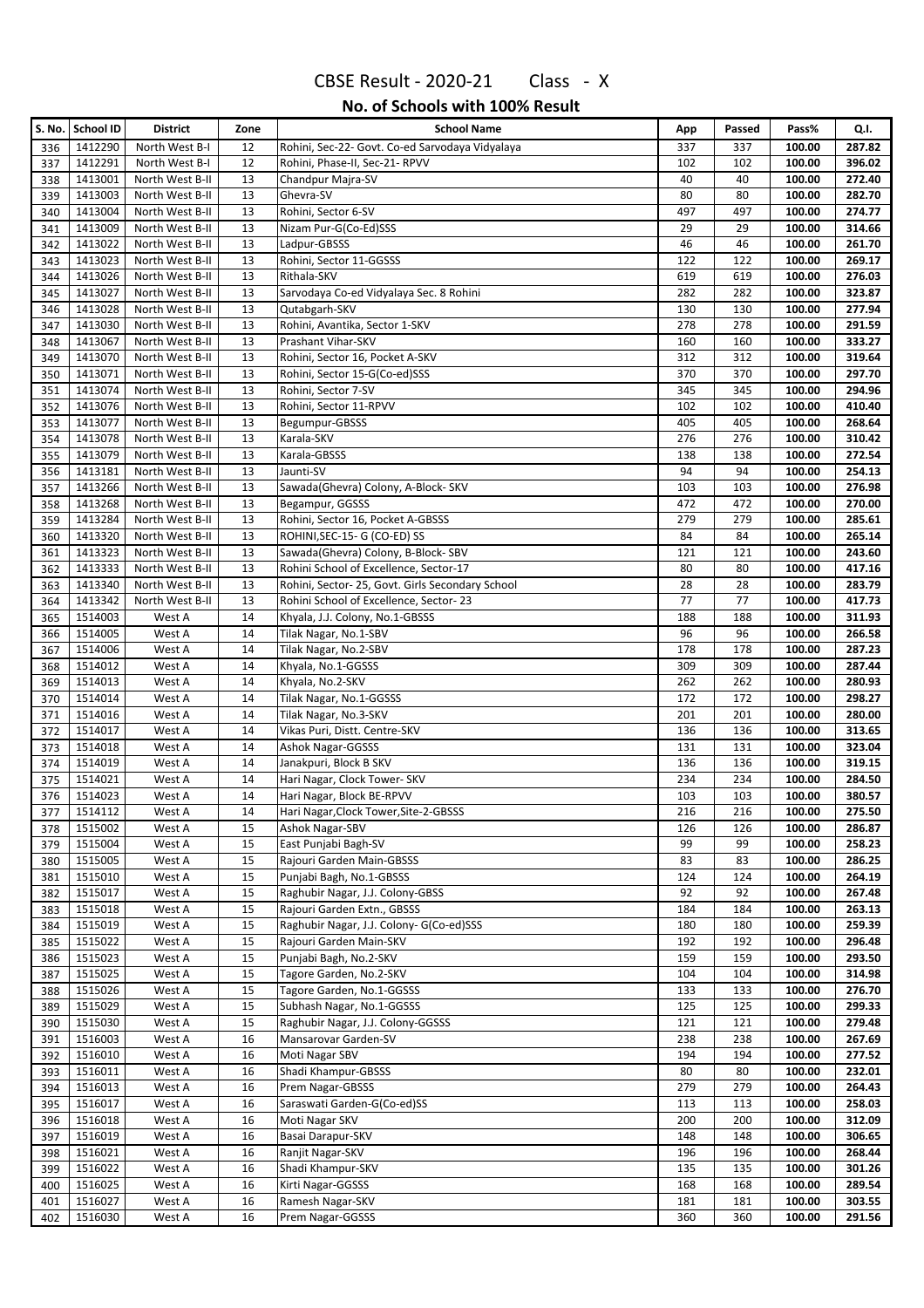|            | S. No. School ID   | <b>District</b>  | Zone     | <b>School Name</b>                                      | App        | Passed     | Pass%            | Q.I.             |
|------------|--------------------|------------------|----------|---------------------------------------------------------|------------|------------|------------------|------------------|
| 403        | 1516068            | West A           | 16       | Karampura, Industrial Area-G(Co-ed)SSS                  | 76         | 76         | 100.00           | 266.37           |
| 404        | 1516140            | West A           | 16       | <b>West Patel Nagar-GBSSS</b>                           | 323        | 323        | 100.00           | 245.71           |
| 405        | 1516142            | West A           | 16       | West Patel Nagar-SKV                                    | 343        | 343        | 100.00           | 285.12           |
| 406        | 1516143            | West A           | 16       | West Patel Nagar-SBV                                    | 429        | 429        | 100.00           | 249.05           |
| 407        | 1617001            | West B           | 17       | Tikri Kalan- GBSSS                                      | 395        | 395        | 100.00           | 290.99           |
| 408        | 1617002            | West B           | 17       | Nangloi-SBV                                             | 216        | 216        | 100.00           | 275.40           |
| 409        | 1617004            | West B           | 17       | Nangloi, Kavita Colony-G(Co-ed)SSS                      | 355        | 355        | 100.00           | 282.53           |
| 410        | 1617005            | West B           | 17       | Ranhaula-SKV                                            | 213        | 213        | 100.00           | 285.67           |
| 411        | 1617006            | West B           | 17       | Hiran Kudna-SV(Co-ed)                                   | 107        | 107        | 100.00           | 267.26           |
| 412        | 1617007            | West B           | 17       | New Multan Nagar-SV(Co-ed)                              | 230        | 230        | 100.00           | 271.99           |
| 413        | 1617008            | West B           | 17       | Paschim Vihar, B 4-SV(Co-ed)                            | 252        | 252        | 100.00           | 299.39<br>384.22 |
| 414        | 1617009<br>1617010 | West B<br>West B | 17<br>17 | Paschim Vihar, A 6-RPVV<br>Nangloi-SKV                  | 101<br>355 | 101<br>355 | 100.00<br>100.00 | 302.12           |
| 415<br>416 | 1617011            | West B           | 17       | Paschim Vihar, B 3-SKV                                  | 213        | 213        | 100.00           | 332.62           |
| 417        | 1617012            | West B           | 17       | Tikri Kalan-SKV                                         | 313        | 313        | 100.00           | 322.50           |
| 418        | 1617013            | West B           | 17       | Nangloi, Sultanpuri Road-SKV                            | 351        | 351        | 100.00           | 338.87           |
| 419        | 1617014            | West B           | 17       | Mundka Village-SKV                                      | 444        | 444        | 100.00           | 287.68           |
| 420        | 1617017            | West B           | 17       | Nangloi, Sultanpuri Road-GBSSS                          | 228        | 228        | 100.00           | 269.76           |
| 421        | 1617018            | West B           | 17       | Mundka Village-GBSSS                                    | 427        | 427        | 100.00           | 284.35           |
| 422        | 1617021            | West B           | 17       | Nangloi-GGSSS                                           | 521        | 521        | 100.00           | 322.58           |
| 423        | 1617024            | West B           | 17       | Nangloi, Phase II-GBSSS                                 | 268        | 268        | 100.00           | 252.07           |
| 424        | 1617026            | West B           | 17       | Nilothi-SKV                                             | 170        | 170        | 100.00           | 299.34           |
| 425        | 1617027            | West B           | 17       | Punjabi Basti-G(Co-ed)SSS                               | 270        | 270        | 100.00           | 257.97           |
| 426        | 1617028            | West B           | 17       | Peera Garhi Village- SKV                                | 124        | 124        | 100.00           | 312.40           |
| 427        | 1617032            | West B           | 17       | Paschim Vihar, A 6-G(Co-ed)SSS                          | 121        | 121        | 100.00           | 286.19           |
| 428        | 1617035            | West B           | 17       | Nangloi, J.J. Colony-GGSSS                              | 655        | 655        | 100.00           | 283.64           |
| 429        | 1617037            | West B           | 17       | Nangloi, J.J. Colony-GBSSS                              | 507        | 507        | 100.00           | 278.59           |
| 430        | 1617137            | West B           | 17       | Paschim Vihar, B 3-G(Co-ed)SSS                          | 154        | 154        | 100.00           | 285.43           |
| 431        | 1617211            | West B           | 17       | Baprola Vihar- GGSS                                     | 122        | 122        | 100.00           | 282.72           |
| 432        | 1617222            | West B           | 17       | Govt. Sarvodaya Kanya Vidyalaya, Shiv Ram Park, Nangloi | 395        | 395        | 100.00           | 319.08           |
| 433        | 1617223            | West B           | 17       | Govt. Sarvodaya Bal Vidyalaya, Nihal Vihar, Nangloi     | 334        | 334        | 100.00           | 300.20           |
| 434        | 1617227<br>1617254 | West B<br>West B | 17<br>17 | Ranhaula- SBV<br>Peera Garhi Village- SBV               | 266<br>279 | 266<br>279 | 100.00<br>100.00 | 282.56<br>284.01 |
| 435<br>436 | 1617255            | West B           | 17       | Baprola, Rajiv Ratan Awas- G(Co-ed)SSS                  | 198        | 198        | 100.00           | 276.57           |
| 437        | 1617258            | West B           | 17       | Baprola- GBSSS                                          | 473        | 473        | 100.00           | 226.54           |
| 438        | 1618001            | West B           | 18       | Matiala-SBV                                             | 335        | 335        | 100.00           | 281.58           |
| 439        | 1618004            | West B           | 18       | Uttam Nagar, No.2-GBSSS                                 | 115        | 115        | 100.00           | 299.66           |
| 440        | 1618005            | West B           | 18       | Janakpuri, Block C, No.2-SBV                            | 228        | 228        | 100.00           | 281.62           |
| 441        | 1618006            | West B           | 18       | Janakpuri, Block C, No.1-GBSSS                          | 202        | 202        | 100.00           | 287.88           |
| 442        | 1618009            | West B           | 18       | Kakrola-SV                                              | 188        | 188        | 100.00           | 278.74           |
| 443        | 1618010            | West B           | 18       | Vikas Puri, Block G-GBSSS                               | 81         | 81         | 100.00           | 272.77           |
| 444        | 1618015            | West B           | 18       | Vikas Puri, KG-I/II-GBSSS                               | 95         | 95         | 100.00           | 263.83           |
| 445        | 1618016            | West B           | 18       | Vikas Puri, Block-F-G(Co-ed)SSS                         | 136        | 136        | 100.00           | 258.78           |
| 446        | 1618017            | West B           | 18       | Janakpuri - SKV No.1, C-Block                           | 235        | 235        | 100.00           | 315.72           |
| 447        | 1618018            | West B           | 18       | Janakpuri, Block A-SKV                                  | 275        | 275        | 100.00           | 314.99           |
| 448        | 1618019            | West B           | 18       | Vikas Puri, Block G-SKV                                 | 233        | 233        | 100.00           | 292.35           |
| 449        | 1618020            | West B           | 18       | Kakrola-GGSSS                                           | 553        | 553        | 100.00           | 286.51           |
| 450        | 1618021<br>1618022 | West B<br>West B | 18<br>18 | Uttam Nagar, No.2-GGSSS<br>Janakpuri C-Block, SKV No.2  | 221<br>174 | 221<br>174 | 100.00<br>100.00 | 307.17<br>281.78 |
| 451<br>452 | 1618057            | West B           | 18       | <b>Uttam Nagar-SKV</b>                                  | 216        | 216        | 100.00           | 286.00           |
| 453        | 1618059            | West B           | 18       | Bindapur-GBSSS                                          | 288        | 288        | 100.00           | 285.69           |
| 454        | 1618061            | West B           | 18       | HASTSAL-SKV                                             | 461        | 461        | 100.00           | 269.41           |
| 455        | 1618062            | West B           | 18       | Vikas Puri, Block A-SKV                                 | 346        | 346        | 100.00           | 318.85           |
| 456        | 1618063            | West B           | 18       | Mohan Garden-SKV                                        | 560        | 560        | 100.00           | 284.81           |
| 457        | 1618064            | West B           | 18       | Janakpuri, Block A, No.2-GGSSS                          | 316        | 316        | 100.00           | 318.59           |
| 458        | 1618065            | West B           | 18       | Janakpuri, Block A-GBSSS                                | 292        | 292        | 100.00           | 295.44           |
| 459        | 1618067            | West B           | 18       | Vikas Nagar-G(Co-ed)SS                                  | 241        | 241        | 100.00           | 310.83           |
| 460        | 1618070            | West B           | 18       | Matiala-SKV                                             | 500        | 500        | 100.00           | 301.56           |
| 461        | 1618191            | West B           | 18       | Bindapur-G(co-ed)SSS                                    | 238        | 238        | 100.00           | 295.27           |
| 462        | 1618193            | West B           | 18       | Shiv Vihar- GGSSS                                       | 306        | 306        | 100.00           | 268.91           |
| 463        | 1618264            | West B           | 18       | Mohan Garden-GGSSS                                      | 389        | 389        | 100.00           | 289.00           |
| 464        | 1618267            | West B           | 18       | Shiv Vihar-GBSSS                                        | 222        | 222        | 100.00           | 279.31           |
| 465        | 1618277            | West B           | 18       | Mohan Garden-GBSSS No.2                                 | 250        | 250        | 100.00           | 294.67           |
| 466        | 1618278            | West B           | 18       | HASTSAL- GGSSS                                          | 469        | 469        | 100.00           | 286.77           |
| 467        | 1618281<br>1618314 | West B<br>West B | 18<br>18 | Hastsal, Janta Flats- SBV<br>Bindapur, No.2- GBSSS      | 268<br>180 | 268<br>180 | 100.00<br>100.00 | 276.17<br>313.23 |
| 468<br>469 | 1618316            | West B           | 18       | Vipin Garden- Govt. Co-ed SS                            | 164        | 164        | 100.00           | 316.56           |
|            |                    |                  |          |                                                         |            |            |                  |                  |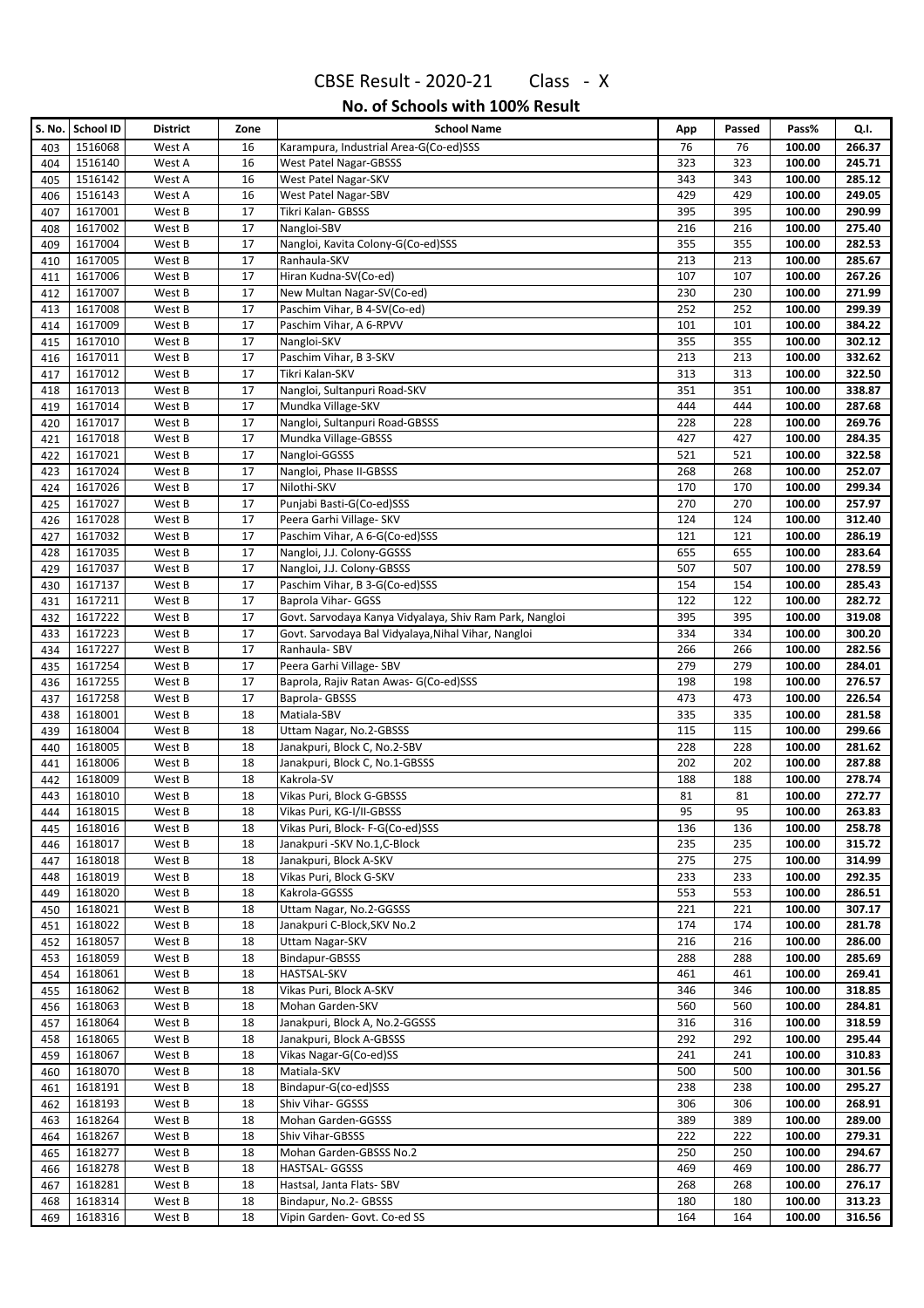|            | S. No.   School ID | District              | Zone     | <b>School Name</b>                                          | App       | Passed    | Pass%            | Q.I.             |
|------------|--------------------|-----------------------|----------|-------------------------------------------------------------|-----------|-----------|------------------|------------------|
| 470        | 1719001            | South West A          | 19       | R.K. Puram, Sector 12-SV (Jose Marti)                       | 126       | 126       | 100.00           | 296.33           |
| 471        | 1719002            | South West A          | 19       | Sarojini Nagar, No.1-SBV (Ganesh Shankar Vidyarthi)         | 105       | 105       | 100.00           | 310.18           |
| 472        | 1719005            | South West A          | 19       | Sarojini Nagar, No.3-GBSSS                                  | 69        | 69        | 100.00           | 285.43           |
| 473        | 1719006            | South West A          | 19       | Sarojini Nagar, No.4-GBSSS                                  | 53        | 53        | 100.00           | 276.96           |
| 474        | 1719010            | South West A          | 19       | Moti Bagh I-GBSSS                                           | 74        | 74        | 100.00           | 258.12           |
| 475        | 1719013            | South                 | 23       | R.K. Puram, Sector 2-Sarvodaya Co-ed Vidyalaya              | 53        | 53        | 100.00           | 246.53           |
| 476        | 1719022            | South West A          | 19       | R.K. Puram, Sector 7, No.3-SV                               | 239       | 239       | 100.00           | 269.92           |
| 477        | 1719027            | South West A          | 19       | Sarojini Nagar, No.3-GGSSS                                  | 53        | 53        | 100.00           | 310.15           |
| 478        | 1719029            | South West A          | 19       | Sarojini Nagar, No.1-SKV                                    | 85        | 85        | 100.00           | 308.74           |
| 479        | 1719030            | South West A          | 19       | R.K. Puram, Sector 4- GGSSS                                 | 68        | 68        | 100.00           | 272.24           |
| 480        | 1719069            | South                 | 23       | R.K. Puram, Sector 2, No.1-SV                               | 122       | 122       | 100.00           | 283.66           |
| 481        | 1719070            | South West A          | 19       | R.K.Puram, Sector-6, Govt. S.(Co-ed) SSS                    | 148       | 148       | 100.00           | 284.86           |
| 482        | 1719073            | South West A          | 19       | Moti Bagh I-SKV                                             | 115       | 115       | 100.00           | 321.93           |
| 483        | 1719101            | South West A          | 19       | Laxmi Bai Nagar(Co-Ed)-SSS                                  | 40        | 40        | 100.00           | 282.85           |
| 484        | 1719102            | South West A          | 19       | Netaji Nagar(Co-Ed)-SV                                      | 55        | 55        | 100.00           | 293.75           |
| 485        | 1719103            | South                 | 23       | R. K. Puram, Sec-3-GBSSS                                    | 86        | 86        | 100.00           | 235.36           |
| 486        | 1719104            | South West A          | 19       | R. K. Puram, Sec-5(Co-Ed)-GSSS                              | 120       | 120       | 100.00           | 275.63           |
| 487        | 1719105            | South West A          | 19       | Moti Bagh-II, Nanakpura-(Co-Ed)SV                           | 87        | 87        | 100.00           | 260.43           |
| 488        | 1719106            | South                 | 23       | Safdarjung Enclave-Sarvodaya(Co-Ed)SSS                      | 70        | 70        | 100.00           | 288.36           |
| 489        | 1719125            | South West A          | 19       | Munirka, Sarvodaya(Co-ed) SSS                               | 133       | 133       | 100.00           | 302.96           |
| 490        | 1719130            | South West A          | 19       | R.K. Puram, Sector-13 G(Co-ed)SV                            | 42        | 42        | 100.00           | 292.81           |
| 491        | 1720002            | South West A          | 20       | Naraina, Ist Shift-SBV                                      | 294       | 294       | 100.00           | 268.44           |
| 492        | 1720003            | South West A          | 20       | Mehram Nagar-S(Co-ed)V                                      | 64        | 64        | 100.00           | 276.38           |
| 493        | 1720005            | South West A          | 20       | Pusa, IARI, 2nd Shift- GBSSS                                | 125       | 125       | 100.00           | 261.19           |
| 494        | 1720008            | South West A          | 20       | Janak Puri, Block D, No.2-GBSSS-1720008                     | 96        | 96        | 100.00           | 284.97           |
| 495        | 1720014            | South West A          | 20       | Janak Puri, Block D, No.1-SKV                               | 189       | 189       | 100.00           | 286.70           |
| 496        | 1720015            | South West A          | 20       | Inderpuri, Budh Nagar, F- Block- SKV                        | 116       | 116       | 100.00           | 299.52           |
| 497        | 1720017            | South West A          | 20       | Pusa, IARI-SKV                                              | 151       | 151       | 100.00           | 276.40           |
| 498        | 1720018            | South West A          | 20       | Delhi Cantt.-SKV                                            | 75        | 75        | 100.00           | 302.33           |
| 499        | 1720021            | South West A          | 20       | Janak Puri, Block D, No.2-GGSSS                             | 120       | 120       | 100.00           | 276.60           |
| 500        | 1720022            | South West A          | 20       | Naraina-SKV                                                 | 403       | 403       | 100.00           | 295.71           |
| 501        | 1720023<br>1720026 | South West A<br>South | 20<br>24 | GBSSS, F Block, Budh Nagar, InderPuri<br>VASANT KUNJ- GGSSS | 99<br>220 | 99<br>220 | 100.00<br>100.00 | 267.67<br>281.85 |
| 502        | 1720027            | South West A          | 20       | Janak Puri, Block D-SBV                                     | 234       | 234       | 100.00           | 288.18           |
| 503        | 1720030            | South West A          | 20       | Rajokari-SKV                                                | 209       | 209       | 100.00           | 287.74           |
| 504        | 1720031            | South                 | 24       | Vasant Kunj, B1-RPVV                                        | 68        | 68        | 100.00           | 369.18           |
| 505<br>506 | 1720032            | South West A          | 20       | Mahipal Pur- Amar Shaheed Major Sehrawat SKV                | 573       | 573       | 100.00           | 283.98           |
| 507        | 1720033            | South West A          | 20       | Ghitorni-SKV                                                | 222       | 222       | 100.00           | 317.22           |
| 508        | 1720121            | South West A          | 20       | Inder Puri, SCAV Govt. Sarvodaya (Co-ed) Vidyalaya          | 259       | 259       | 100.00           | 268.27           |
| 509        | 1720173            | South                 | 24       | VASANT KUNJ- GBSSS                                          | 311       | 311       | 100.00           | 280.73           |
| 510        | 1720181            | South West A          | 20       | Vasant Kunj, D-Block- Sarvodaya (Co-ed) Sr. Sec. School     | 56        | 56        | 100.00           | 315.55           |
| 511        | 1821001            | South West B-I        | 21       | Palam Enclave, No.2-SBV                                     | 253       | 253       | 100.00           | 290.47           |
| 512        | 1821003            | South West B-I        | 21       | Palam Village, Raj Nagar Extn., Part 2-GBSSS                | 209       | 209       | 100.00           | 273.41           |
| 513        | 1821004            | South West B-I        | 21       | Palam Village, No.1- SBV                                    | 217       | 217       | 100.00           | 279.32           |
| 514        | 1821005            | South West B-I        | 21       | Samalka, No.1- GBSSS                                        | 347       | 347       | 100.00           | 286.93           |
| 515        | 1821007            | South West B-I        | 21       | Sagarpur, No.2-GBSSS                                        | 291       | 291       | 100.00           | 275.60           |
| 516        | 1821010            | South West B-I        | 21       | Palam Enclave, No.3-GBSSS                                   | 122       | 122       | 100.00           | 286.30           |
| 517        | 1821014            | South West B-I        | 21       | Palam Village, Raj Nagar, Part 1-GBSSS                      | 214       | 214       | 100.00           | 284.59           |
| 518        | 1821015            | South West B-I        | 21       | Palam Village, No.2-SKV                                     | 207       | 207       | 100.00           | 296.25           |
| 519        | 1821016            | South West B-I        | 21       | Sagarpur, No.1-SKV                                          | 377       | 377       | 100.00           | 281.00           |
| 520        | 1821017            | South West B-I        | 21       | Sagarpur, No.2-SKV                                          | 384       | 384       | 100.00           | 275.45           |
| 521        | 1821018            | South West B-I        | 21       | Palam Enclave, No.1-SKV                                     | 233       | 233       | 100.00           | 325.34           |
| 522        | 1821020            | South West B-I        | 21       | Raj Nagar-II SKV                                            | 273       | 273       | 100.00           | 316.00           |
| 523        | 1821022            | South West B-I        | 21       | Samalka-SKV                                                 | 407       | 407       | 100.00           | 300.33           |
| 524        | 1821024            | South West B-I        | 21       | Palam Enclave, No.3-GGSSS                                   | 135       | 135       | 100.00           | 314.73           |
| 525        | 1821025            | South West B-I        | 21       | Vijay Enclave-SKV                                           | 305       | 305       | 100.00           | 282.76           |
| 526        | 1821026            | South West B-I        | 21       | Chhawla-SKV                                                 | 165       | 165       | 100.00           | 306.60           |
| 527        | 1821027            | South West B-I        | 21       | Raj Nagar-I SKV                                             | 197       | 197       | 100.00           | 295.99           |
| 528        | 1821028            | South West B-I        | 21       | Vijay Enclave-SBV                                           | 219       | 219       | 100.00           | 277.39           |
| 529        | 1821029            | South West B-I        | 21       | Dwarka, Sector II-G(Co-ed)SSS                               | 348       | 348       | 100.00           | 294.75           |
| 530        | 1821030            | South West B-I        | 21       | Dwarka Sector-I Pkt-7-SKV                                   | 312       | 312       | 100.00           | 281.04           |
| 531        | 1821031            | South West B-I        | 21       | Dwarka, Sector-VI, G(Co-ed)SSS                              | 307       | 307       | 100.00           | 291.97           |
| 532        | 1821032            | South West B-I        | 21       | Bijwasan(Bharthal)SBV                                       | 308       | 308       | 100.00           | 314.93           |
| 533        | 1821033            | South West B-I        | 21       | Shahabad Mohammadpur- SKV                                   | 65        | 65        | 100.00           | 319.95           |
| 534        | 1821034            | South West B-I        | 21       | Kangan Heri-G(Co-ed)SSS                                     | 38        | 38        | 100.00           | 259.68           |
| 535        | 1821035            | South West B-I        | 21       | Bijwasan, Bharthal Road, GGSSS                              | 376       | 376       | 100.00           | 318.75           |
| 536        | 1821036            | South West B-I        | 21       | Chhawla-GBSSS                                               | 33        | 33        | 100.00           | 256.52           |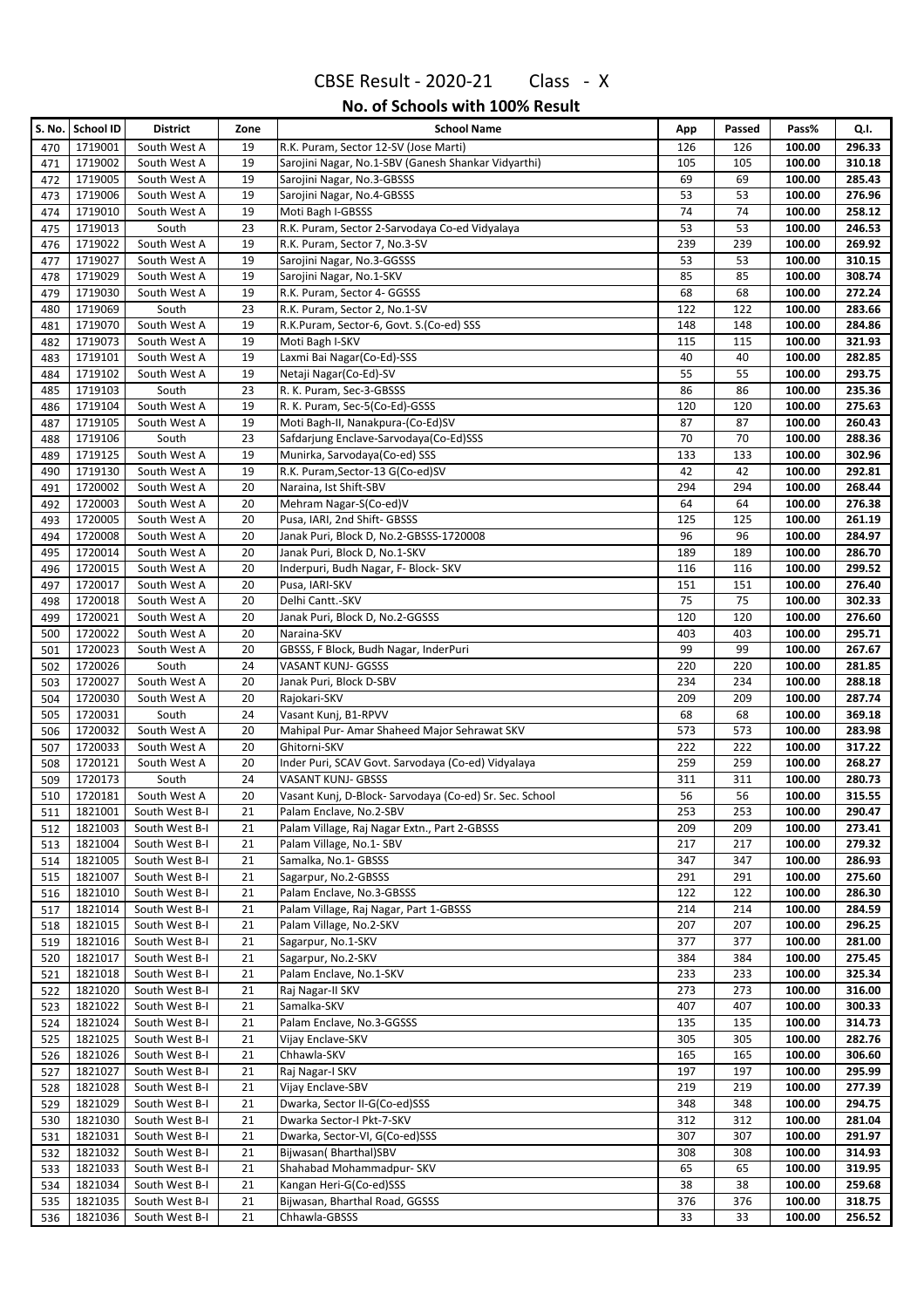|            | S. No. School ID   | <b>District</b>                    | Zone                       | <b>School Name</b>                                          | App        | Passed     | Pass%            | Q.I.             |
|------------|--------------------|------------------------------------|----------------------------|-------------------------------------------------------------|------------|------------|------------------|------------------|
| 537        | 1821037            | South West B-I                     | 21                         | Pochanpur-G(Co-ed)SSS                                       | 161        | 161        | 100.00           | 283.26           |
| 538        | 1821038            | South West B-I                     | 21                         | Nanakheri-G(Co-ed)SS                                        | 26         | 26         | 100.00           | 269.12           |
| 539        | 1821039            | South West B-I                     | 21                         | Bamnoli, Dhulsiras -G(Co-ed) Sr.Sec.School                  | 126        | 126        | 100.00           | 284.87           |
| 540        | 1821041            | South West B-I                     | 21                         | Shahabad Mohammadpur-SBV                                    | 47         | 47         | 100.00           | 289.17           |
| 541        | 1821136            | South West B-I                     | 21                         | Mahavir Enclave-G(Co-ed)SS                                  | 170        | 170        | 100.00           | 267.05           |
| 542        | 1821137            | South West B-I                     | 21                         | Dwarka Sector-10, RPVV                                      | 105        | 105        | 100.00           | 438.34           |
| 543        | 1821203            | South West B-I                     | 21                         | Dwarka, Sector III(Ist Site)-G(Co-ed)SSS                    | 288        | 288        | 100.00           | 276.02           |
| 544        | 1821204            | South West B-I                     | 21                         | Dwarka Sector-22, G(Co-ed)SSS                               | 247        | 247        | 100.00           | 332.63           |
| 545        | 1821206            | South West B-I                     | 21                         | Dwarka Sector-6, Govt. (Co-ed) SSS (Site-I)                 | 353        | 353        | 100.00           | 292.60           |
| 546        | 1821237            | South West B-I                     | 21                         | Dwarka, Sector III(II Site)-G(Co-ed)SSS                     | 319        | 319        | 100.00           | 262.99           |
| 547        | 1821242            | South West B-I                     | 21                         | Dawarka, Sec-16A, G(Co-ed)SSS                               | 216        | 216        | 100.00           | 296.05           |
| 548        | 1821244            | South West B-I                     | 21                         | Samalka, No.2- GBSSS                                        | 340        | 340        | 100.00           | 295.49           |
| 549        | 1821279            | South West B-I                     | 21                         | DWARKA SEC-17 GOVT CO-ED SARVODAYA VIDYALAYA                | 139        | 139        | 100.00           | 312.21           |
| 550        | 1821280            | South West B-I                     | 21                         | Samalka- GGSSS                                              | 392        | 392        | 100.00           | 302.31           |
| 551        | 1821281            | South West B-I                     | 21                         | Dwarka, Sector-13- Govt. Co-ed Sarvodaya Vidyalaya          | 107        | 107        | 100.00           | 335.80           |
| 552        | 1821282            | South West B-I                     | 21                         | Dwarka School of Excellence, Sector-22                      | 80         | 80         | 100.00           | 419.49           |
| 553        | 1821285            | South West B-I                     | 21                         | Dwarka, Sec-19-RPVV                                         | 100        | 100        | 100.00           | 424.69           |
| 554        | 1821286            | South West B-I                     | 21                         | Dwarka, Sec-5-RPVV                                          | 105        | 105        | 100.00           | 401.40           |
| 555        | 1822002            | South West B-II                    | 22                         | Najafgarh-S(Co-ed)V                                         | 159        | 159        | 100.00           | 324.87           |
| 556        | 1822003            | South West B-II                    | <b>NULL</b>                | Surhera-SV                                                  | 158        | 158        | 100.00           | 323.37           |
| 557        | 1822004            | South West B-II                    | <b>NULL</b>                | Mundela Kalan-Govt.(Co-ed)SSS                               | 30         | 30         | 100.00           | 246.03           |
| 558        | 1822005            | South West B-II                    | 22                         | Pandwala Kalan-SV                                           | 32         | 32         | 100.00           | 267.16           |
| 559        | 1822007            | South West B-II                    | 22                         | Shikar Pur-SV                                               | 32         | 32         | 100.00           | 278.94           |
| 560        | 1822009            | South West B-II                    | 22                         | Najafgarh, No.2-GBSSS                                       | 176        | 176        | 100.00           | 271.50           |
| 561        | 1822010<br>1822012 | South West B-II<br>South West B-II | <b>NULL</b><br><b>NULL</b> | Ghumanhera-GBSSS<br>Kair-GBSSS                              | 20<br>21   | 20<br>21   | 100.00<br>100.00 | 265.55<br>278.62 |
| 562        | 1822013            | South West B-II                    | <b>NULL</b>                | Ujwa-GBSSS                                                  | 18         | 18         | 100.00           | 276.94           |
| 563<br>564 | 1822014            | South West B-II                    | <b>NULL</b>                | Dhansa-GBSSS                                                | 23         | 23         | 100.00           | 248.91           |
| 565        | 1822024            | South West B-II                    | <b>NULL</b>                | Rawta-G(Co-ed)SSS                                           | 28         | 28         | 100.00           | 269.00           |
| 566        | 1822025            | South West B-II                    | 22                         | Jhatikara-G(Co-ed)SSS                                       | 18         | 18         | 100.00           | 284.83           |
| 567        | 1822027            | South West B-II                    | 22                         | Paprawat-GGSSS                                              | 83         | 83         | 100.00           | 324.78           |
| 568        | 1822028            | South West B-II                    | 22                         | Goela Khurd-GGSSS                                           | 244        | 244        | 100.00           | 299.95           |
| 569        | 1822031            | South West B-II                    | <b>NULL</b>                | Khera Dabar-G(Co-ed)SSS                                     | 29         | 29         | 100.00           | 296.76           |
| 570        | 1822033            | South West B-II                    | <b>NULL</b>                | Kazipur-G(Co-ed)SSS                                         | 13         | 13         | 100.00           | 293.00           |
| 571        | 1822037            | South West B-II                    | 22                         | Hasanpur Village- G(Co-ed)SSS                               | 24         | 24         | 100.00           | 260.79           |
| 572        | 1822039            | South West B-II                    | <b>NULL</b>                | Dhansa-SKV                                                  | 39         | 39         | 100.00           | 285.13           |
| 573        | 1822040            | South West B-II                    | <b>NULL</b>                | Kair-SKV                                                    | 38         | 38         | 100.00           | 322.08           |
| 574        | 1822047            | South West B-II                    | 22                         | Najafgarh, No.2-GGSSS                                       | 144        | 144        | 100.00           | 292.04           |
| 575        | 1822048            | South West B-II                    | <b>NULL</b>                | Ujwa-GGSSS                                                  | 21         | 21         | 100.00           | 324.05           |
| 576        | 1822050            | South West B-II                    | 22                         | Dichaon Kalan-GGSSS                                         | 30         | 30         | 100.00           | 308.13           |
| 577        | 1822051            | South West B-II                    | <b>NULL</b>                | Ghumanhera-SV                                               | 48         | 48         | 100.00           | 335.77           |
| 578        | 1822055            | South West B-II                    | <b>NULL</b>                | Jaffarpur Kalan-S(Co-ed)V                                   | 155        | 155        | 100.00           | 313.18           |
| 579        | 1822056            | South West B-II                    | 22                         | Khaira-GGSSS                                                | 84         | 84         | 100.00           | 326.71           |
| 580        | 1822057            | South West B-II                    | 22                         | Najafgarh, No.3-GBSSS                                       | 196        | 196        | 100.00           | 275.55           |
| 581        | 1822058            | South West B-II                    | 22                         | Pandawala Khurd-GGSSS                                       | 49         | 49         | 100.00           | 307.45           |
| 582        | 1822059            | South West B-II                    | <b>NULL</b>                | Malikpur-G(Co-ed)SSS                                        | 53         | 53         | 100.00           | 274.87           |
| 583        | 1822060            | South West B-II                    | 22                         | Najafgarh, No.3-GGSSS                                       | 243        | 243        | 100.00           | 298.19           |
| 584        | 1822061            | South West B-II                    | 22                         | Najafgarh, Dharampura-SKV                                   | 140        | 140        | 100.00           | 330.26           |
| 585        | 1822063            | South West B-II                    | 22                         | Najafgarh, No.1-GBSSS                                       | 170        | 170        | 100.00           | 291.08           |
| 586        | 1822064            | South West B-II                    | 22                         | Khaira-GBSSS                                                | 70         | 70         | 100.00           | 279.90           |
| 587        | 1822065            | South West B-II                    | 22                         | Najafgarh, Jharoda Kalan-GBSSS                              | 160        | 160        | 100.00           | 266.18           |
| 588        | 1822066            | South West B-II                    | 22                         | Najafgarh, Jharoda Kalan-GGSSS                              | 150        | 150        | 100.00           | 334.29           |
| 589        | 1822176            | South West B-II                    | 22                         | Deendar Pur-Sarvodaya Kanya Vidalaya<br>Mitraon-G(Co-ed)SSS | 173<br>49  | 173        | 100.00           | 329.04<br>259.16 |
| 590        | 1822178            | South West B-II                    | <b>NULL</b>                | Nangli Sakrawati Village-GGSS                               |            | 49         | 100.00           |                  |
| 591        | 1822245            | South West B-II                    | 22                         | Deendar Pur - SBV                                           | 203        | 203        | 100.00           | 269.45           |
| 592        | 1822247<br>1822249 | South West B-II<br>South West B-II | 22<br>22                   | Najafgarh-GBSSS(Stadium)                                    | 137<br>128 | 137<br>128 | 100.00<br>100.00 | 288.61<br>305.86 |
| 593<br>594 | 1822257            | South West B-II                    | 22                         | Goela Khurd-GBSSS                                           | 278        | 278        | 100.00           | 265.37           |
| 595        | 1822258            | South West B-II                    | 22                         | Najafgarh, Dharampura-GBSSS                                 | 211        | 211        | 100.00           | 275.50           |
| 596        | 1822262            | South West B-II                    | 22                         | Dichaon Kalan- G Coed SV                                    | 224        | 224        | 100.00           | 326.03           |
| 597        | 1822263            | South West B-II                    | 22                         | Paprawat- GBSSS                                             | 78         | 78         | 100.00           | 268.86           |
| 598        | 1923003            | South                              | 24                         | Jonapur- Baba Neem Karoli, SKV                              | 155        | 155        | 100.00           | 289.46           |
| 599        | 1923004            | South                              | 23                         | Mehrauli Qutab, Sarvodaya Bal Sr. Sec. Vidyalaya            | 183        | 183        | 100.00           | 313.84           |
| 600        | 1923005            | South                              | 23                         | Dr. Ambedkar Nagar, Sector IV, No.1- SBV (Yogi Arvind)      | 265        | 265        | 100.00           | 269.60           |
| 601        | 1923008            | South                              | 23                         | Dr. Ambedkar Nagar, Sector IV, No.1-GBSSS                   | 40         | 40         | 100.00           | 259.45           |
| 602        | 1923009            | South                              | 23                         | Dr. Ambedkar Nagar, Sector IV, No.2-GBSSS                   | 45         | 45         | 100.00           | 277.00           |
| 603        | 1923011            | South                              | 23                         | Dr. Ambedkar Nagar, Sector V-GBSSS (SAP)                    | 136        | 136        | 100.00           | 257.40           |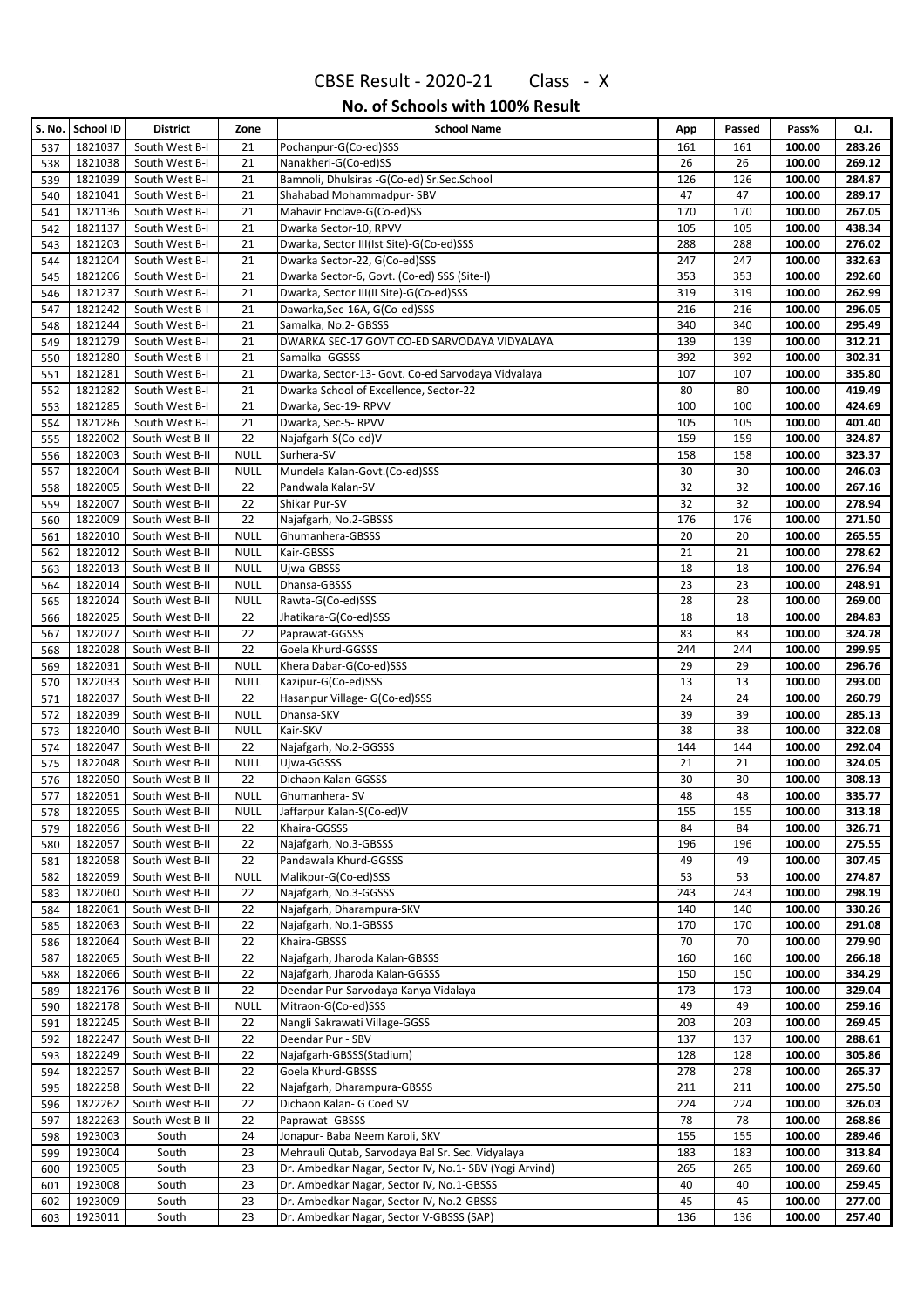|            | S. No. School ID   | <b>District</b>          | Zone     | <b>School Name</b>                                      | App        | Passed     | Pass%            | Q.I.             |
|------------|--------------------|--------------------------|----------|---------------------------------------------------------|------------|------------|------------------|------------------|
| 604        | 1923012            | South                    | 23       | Chirag Delhi-GBSSS                                      | 143        | 143        | 100.00           | 269.43           |
| 605        | 1923013            | South                    | 23       | Begumpur-GBSSS                                          | 87         | 87         | 100.00           | 267.47           |
| 606        | 1923014            | South                    | 24       | Fatehpur Beri-SBV                                       | 298        | 298        | 100.00           | 245.49           |
| 607        | 1923016            | South                    | 23       | Dr. Ambedkar Nagar, Sector V, No.1-GBSS                 | 67         | 67         | 100.00           | 256.93           |
| 608        | 1923017            | South                    | 23       | Dr. Ambedkar Nagar, Sector-1, Tigri- GBSSS              | 118        | 118        | 100.00           | 291.05           |
| 609        | 1923019            | South                    | 23       | Dr. Ambedkar Nagar, Sector IV-SBV                       | 157        | 157        | 100.00           | 277.92           |
| 610        | 1923021            | South                    | 23       | Hauz Rani-GBSSS                                         | 78         | 78         | 100.00           | 273.53           |
| 611        | 1923023            | South                    | 24       | Dera-GGSSS                                              | 49         | 49         | 100.00           | 272.14           |
| 612        | 1923026            | South                    | 24       | Bhatti Mines-G(Co-ed)SSS                                | 429        | 429        | 100.00           | 280.35           |
| 613        | 1923031            | South                    | 24       | Neb Sarai-G(Co-ed)SS                                    | 315        | 315        | 100.00           | 280.65           |
| 614        | 1923033            | South                    | 24       | Maidan Garhi-G(Co-ed)SS                                 | 203        | 203        | 100.00           | 272.46           |
| 615        | 1923036            | South                    | 23<br>23 | Ishani Govt. Sarvodaya Kanya Vidyalaya G-BLOCK SAKET    | 359        | 359        | 100.00           | 294.30           |
| 616        | 1923037<br>1923038 | South                    | 24       | Chirag Delhi-SKV<br>Mehrauli Ramanujan-SKV              | 196<br>191 | 196<br>191 | 100.00<br>100.00 | 312.80<br>328.51 |
| 617<br>618 | 1923041            | South<br>South           | 23       | Hauz Rani-Sr.Sec.SKV (Raja RamMohan Roy)                | 131        | 131        | 100.00           | 298.99           |
| 619        | 1923044            | South                    | 23       | Dr. Ambedkar Nagar, Sector IV, No.1-GGSSS               | 200        | 200        | 100.00           | 276.64           |
| 620        | 1923047            | South                    | 23       | Dr. Ambedkar Nagar, Sector V-GGSSS                      | 209        | 209        | 100.00           | 275.47           |
| 621        | 1923048            | South                    | 24       | Chattarpur-GGSSS                                        | 500        | 500        | 100.00           | 286.01           |
| 622        | 1923051            | South                    | 23       | Lado Sarai-GGSS                                         | 79         | 79         | 100.00           | 310.09           |
| 623        | 1923055            | South                    | 23       | Pushp Vihar, M.B.Road-GGSSS                             | 263        | 263        | 100.00           | 318.43           |
| 624        | 1923056            | South                    | 23       | Saket, Block J-SBV (Vir Chander Singh Garhwali)         | 545        | 545        | 100.00           | 263.08           |
| 625        | 1923057            | South                    | 23       | Begumpur, MMTC/STC Colony-SKV                           | 86         | 86         | 100.00           | 319.29           |
| 626        | 1923058            | South                    | 23       | Pushp Vihar, M.B.Road-GBSSS                             | 196        | 196        | 100.00           | 263.63           |
| 627        | 1923059            | South                    | 24       | Fatehpur Beri-SKV (Priya Darshani)                      | 419        | 419        | 100.00           | 276.11           |
| 628        | 1923060            | South                    | 23       | Dr. Ambedkar Nagar, Sector IV, No.3-GGSSS               | 177        | 177        | 100.00           | 279.38           |
| 629        | 1923061            | South                    | 24       | Sultanpur-SKV                                           | 199        | 199        | 100.00           | 325.36           |
| 630        | 1923062            | South                    | 24       | Khanpur-SKV (Hakikat Rai)                               | 172        | 172        | 100.00           | 293.94           |
| 631        | 1923063            | South                    | 24       | AYA NAGAR-SKV                                           | 364        | 364        | 100.00           | 306.35           |
| 632        | 1923064            | South                    | 24       | Mandi Village - SKV                                     | 85         | 85         | 100.00           | 280.20           |
| 633        | 1923065            | South                    | 23       | Dr. Ambedkar Nagar, Sector IV, No.3-GBSSS               | 129        | 129        | 100.00           | 247.57           |
| 634        | 1923066            | South                    | 23       | Dr. Ambedkar Nagar, Sector V, No.3-GBSSS                | 95         | 95         | 100.00           | 247.31           |
| 635        | 1923068            | South                    | 23       | Saket, Block G-GBSSS                                    | 161        | 161        | 100.00           | 292.88           |
| 636        | 1923070            | South                    | 24       | Mehrauli, No.3-GBSS                                     | 147        | 147        | 100.00           | 279.48           |
| 637        | 1923071            | South                    | 23       | Pushp Vihar, M.B.Road-SKV                               | 222        | 222        | 100.00           | 303.27           |
| 638        | 1923072            | South                    | 23       | Begumpur, MMTC/STC Colony-GGSS                          | 50         | 50         | 100.00           | 286.00           |
| 639        | 1923078<br>1923079 | South                    | 23<br>24 | Dr. Ambedkar Nagar, Sector V, No.1-GGSS                 | 93<br>281  | 93<br>281  | 100.00<br>100.00 | 288.13<br>282.93 |
| 640<br>641 | 1923080            | South<br>South           | 23       | Mehrauli, No.2- SKV<br>Dr. Ambedkar Nagar, Tigri- GGSSS | 211        | 211        | 100.00           | 294.60           |
| 642        | 1923081            | South                    | 24       | Chattarpur, Acharya Tulsi SBV                           | 469        | 469        | 100.00           | 325.73           |
| 643        | 1923354            | South                    | 24       | GBSSS, AYA NAGAR                                        | 331        | 331        | 100.00           | 295.52           |
| 644        | 1923355            | South                    | 24       | Sultanpur-GBSSS                                         | 154        | 154        | 100.00           | 263.23           |
| 645        | 1923359            | South                    | 24       | Jonapur - SBV                                           | 116        | 116        | 100.00           | 280.94           |
| 646        | 1923360            | South                    | 24       | Dera-GBSSS                                              | 54         | 54         | 100.00           | 277.54           |
| 647        | 1923393            | South                    | 23       | Dr. Ambedkar Nagar, Sector IV, No.2- SBV                | 138        | 138        | 100.00           | 298.87           |
| 648        | 1924003            | South East               | 25       | Ali Ganj-SV                                             | 109        | 109        | 100.00           | 275.05           |
| 649        | 1924004            | South East               | 25       | Jangpura-GBSSS                                          | 64         | 64         | 100.00           | 270.86           |
| 650        | 1924005            | South East               | 25       | Hari Nagar Ashram-GBSSS                                 | 133        | 133        | 100.00           | 258.08           |
| 651        | 1924009            | South East               | 25       | Sadiq Nagar-SBV                                         | 96         | 96         | 100.00           | 274.05           |
| 652        | 1924014            | South East               | 25       | Defence Colony, Varun Marg-GBSSS                        | 35         | 35         | 100.00           | 232.17           |
| 653        | 1924018            | South East               | 25       | Sarai Kale Khan-GBSS                                    | 54         | 54         | 100.00           | 243.24           |
| 654        | 1924023            | South East               | 25       | <b>GRSKV C-BLOCK DEFENCE COLONY</b>                     | 100        | 100        | 100.00           | 280.83           |
| 655        | 1924025            | South East               | 25       | Defence Colony, Block A- SN SKV                         | 169        | 169        | 100.00           | 282.73           |
| 656        | 1924027            | South East               | 25       | East of Kailash, No.2-SKV                               | 144        | 144        | 100.00           | 310.08           |
| 657        | 1924031            | South East               | 25       | Sriniwaspuri-GGSSS                                      | 176        | 176        | 100.00           | 273.34           |
| 658        | 1924033            | South East               | 25       | Andrews Ganj-SKV                                        | 133        | 133        | 100.00           | 289.94           |
| 659        | 1924037            | South East               | 25<br>25 | Jungpura-SKV (Kamla Nehru)<br><b>INA Colony-RPVV</b>    | 136        | 136        | 100.00           | 274.49           |
| 660        | 1924038<br>1924039 | South East<br>South East | 25       | Kidwai Nagar- Sarvodaya Vidyalaya (Rani Durgawati)      | 98<br>148  | 98<br>148  | 100.00<br>100.00 | 333.81<br>270.50 |
| 661<br>662 | 1924041            | South East               | 25       | Nehru Nagar-G(Co-ed)SSS                                 | 114        | 114        | 100.00           | 254.66           |
| 663        | 1924042            | South East               | 25       | Garhi, Jharia Maria-GBSS                                | 76         | 76         | 100.00           | 223.86           |
| 664        | 1924043            | South East               | 25       | Hari Nagar Ashram-SKV                                   | 158        | 158        | 100.00           | 292.58           |
| 665        | 1924044            | South East               | 25       | Jungpura-S(Co-ed)V                                      | 49         | 49         | 100.00           | 265.80           |
| 666        | 1925003            | South East               | 25       | Chirag Enclave-S(Co-ed)V (Kautilya)                     | 474        | 474        | 100.00           | 279.46           |
| 667        | 1925009            | South East               | 29       | Molar Band, No.1- SBV                                   | 913        | 913        | 100.00           | 278.72           |
| 668        | 1925011            | South East               | 29       | Kalkaji, No.2-GBSSS                                     | 118        | 118        | 100.00           | 245.08           |
| 669        | 1925012            | South East               | 29       | Kalkaji, Block G-GBSSS                                  | 66         | 66         | 100.00           | 239.21           |
| 670        | 1925014            | South East               | 29       | Tuglakabad Village- SBV                                 | 222        | 222        | 100.00           | 244.75           |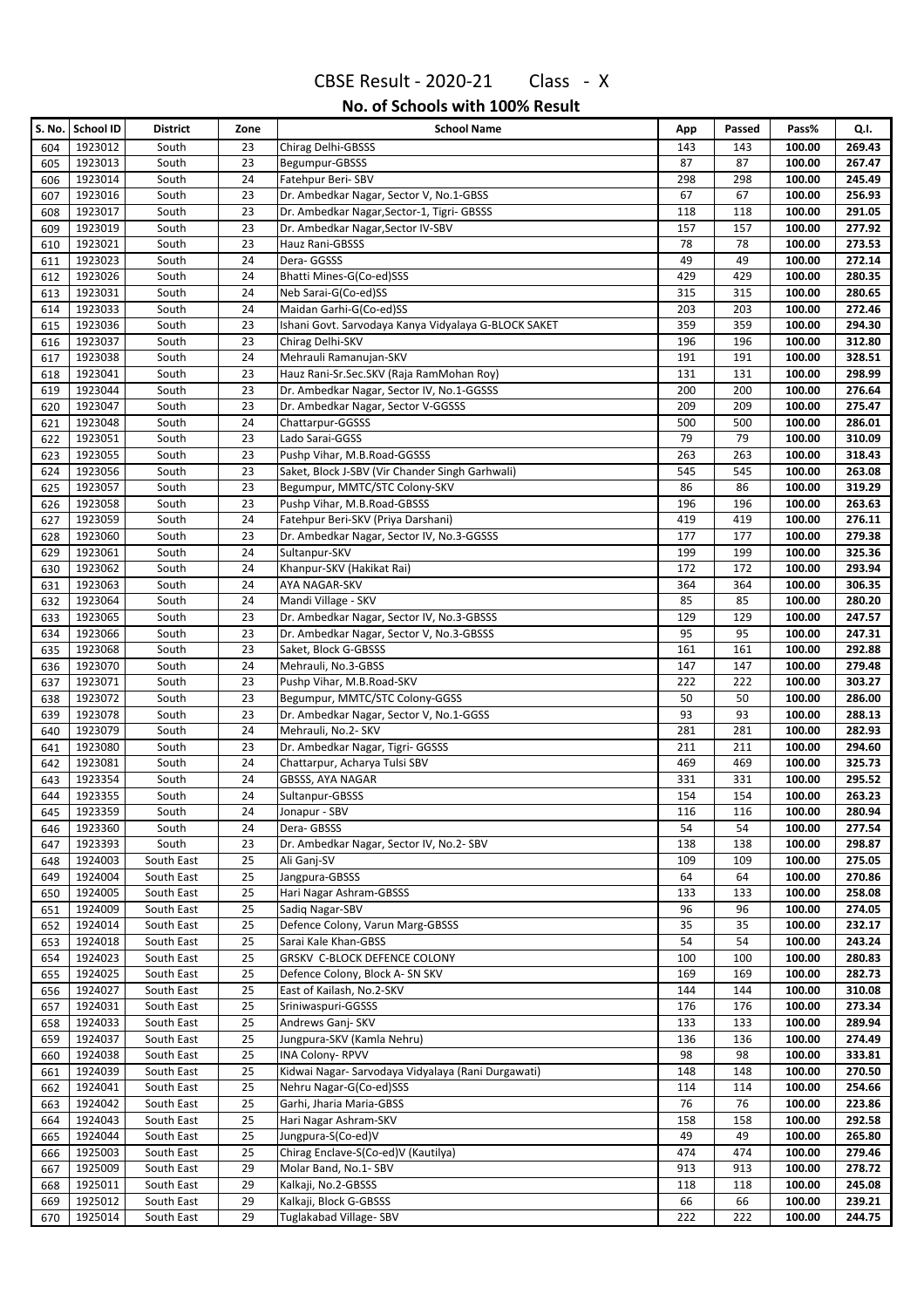| S. No.     | <b>School ID</b>   | <b>District</b>          | Zone     | <b>School Name</b>                                                | App        | Passed     | Pass%            | Q.I.             |
|------------|--------------------|--------------------------|----------|-------------------------------------------------------------------|------------|------------|------------------|------------------|
| 671        | 1925015            | South East               | 29       | Badarpur, No.1-GBSSS                                              | 389        | 389        | 100.00           | 272.68           |
| 672        | 1925024            | South East               | 29       | Kalkaji, DDA Flats, Phase II-GBSS                                 | 85         | 85         | 100.00           | 233.60           |
| 673        | 1925027            | South East               | 29       | Tekhand - GGSSS                                                   | 530        | 530        | 100.00           | 263.22           |
| 674        | 1925029            | South East               | 25       | Kalkaji, No.1-SKV (Veer Savarkar)                                 | 315        | 315        | 100.00           | 316.88           |
| 675        | 1925031            | South East               | 29       | Tuglakabad, Railway Colony-SKV (Rani Jhansi)                      | 517        | 517        | 100.00           | 314.94           |
| 676        | 1925032            | South                    | 23       | Green Park Extn.-SKV (Gargi)                                      | 154        | 154        | 100.00           | 299.17           |
| 677        | 1925033            | South East               | 25       | New Friends Colony-SKV                                            | 215        | 215        | 100.00           | 276.48           |
| 678        | 1925035            | South East               | 29       | Noor Nagar-SKV                                                    | 292        | 292        | 100.00           | 274.58           |
| 679        | 1925037            | South East               | 29       | Molar Band, No. 1- SKV                                            | 1177       | 1177       | 100.00           | 306.47           |
| 680        | 1925038            | South East               | 29       | Kalkaji, No.2-SKV                                                 | 166        | 166        | 100.00           | 293.24           |
| 681        | 1925039            | South East               | 29       | Kalkaji, No.3-GGSSS                                               | 196        | 196        | 100.00           | 270.60           |
| 682        | 1925040            | South East               | 29       | Tuglakabad Village-SKV                                            | 371        | 371        | 100.00           | 279.29           |
| 683        | 1925041            | South East               | 29       | Kalkaji, DDA Flats, Phase II-GGSSS                                | 101        | 101        | 100.00           | 277.94           |
| 684        | 1925042            | South East               | 29       | Badarpur, No.1-GGSSS                                              | 394        | 394        | 100.00           | 262.55           |
| 685        | 1925045            | South East               | 29       | Kalkaji, DDA Flats, Phase II-GGSS                                 | 189        | 189        | 100.00           | 264.33           |
| 686        | 1925046            | South East               | 29       | Tuglakabad, Railway Colony, No.2-GGSSS                            | 517        | 517        | 100.00           | 278.09           |
| 687        | 1925048            | South East               | 29       | Tuglakabad Extn.-GGSS                                             | 201        | 201        | 100.00           | 293.13           |
| 688        | 1925049            | South East               | 25       | Joga Bai-SKV                                                      | 394        | 394        | 100.00           | 255.88           |
| 689        | 1925050            | South East               | 29       | Molar Band-GBSSS                                                  | 492        | 492        | 100.00           | 284.19           |
| 690        | 1925051            | South East               | 29       | Badarpur, No.2-GBSSS                                              | 411        | 411        | 100.00           | 272.66           |
| 691        | 1925054            | South East               | 29       | Badarpur, No.2-GGSSS                                              | 323        | 323        | 100.00           | 300.09           |
| 692        | 1925057            | South East               | 29       | Molar Band, No.2-GBSSS                                            | 445        | 445        | 100.00           | 254.23           |
| 693        | 1925059            | South East               | 25       | Lajpat Nagar, Ring Road-SBV (Shaheed Hemu Kalani)                 | 194        | 194        | 100.00           | 266.87           |
| 694        | 1925060            | South East               | 29       | Chitranian Park-SKV (Shyama Prasad Mukherjee)                     | 203        | 203        | 100.00           | 302.09           |
| 695        | 1925061            | South East               | 29       | Tughlakabad Extn., No.1-SKV (Aruna Asif Ali)                      | 347        | 347        | 100.00           | 293.10           |
| 696        | 1925062            | South East               | 29       | Madanpur Khadar- SKV                                              | 453        | 453        | 100.00           | 279.23           |
| 697        | 1925190            | South East               | 29       | Molar Band-GGSSS No. 3                                            | 762        | 762        | 100.00           | 288.84           |
| 698        | 1925246            | South East               | 25       | Masjid Moth-Sarvodaya(Co-ed) Vidyalaya                            | 99         | 99         | 100.00           | 295.34           |
| 699        | 1925247            | South East               | 29       | Badarpur, No.3-GBSSS                                              | 294        | 294        | 100.00           | 249.24           |
| 700        | 1925248            | South East               | 29       | Badarpur, No.3-GGSSS                                              | 382        | 382        | 100.00           | 312.85           |
| 701        | 1925333            | South                    | 23       | Shahpur Jat-S(Co-Ed)V                                             | 137        | 137        | 100.00           | 282.62           |
| 702        | 1925334            | South East               | 25       | Lajpat Nagar-RPVV                                                 | 106        | 106        | 100.00           | 383.12           |
| 703        | 1925341            | South East               | 29       | <b>HARKESH NAGAR GGSSS</b>                                        | 405<br>364 | 405        | 100.00           | 257.32<br>237.77 |
| 704        | 1925342            | South East               | 29       | <b>HARKESH NAGAR GBSSS</b>                                        |            | 364        | 100.00           |                  |
| 705        | 1925345            | South East               | 29       | Jasola Village, GGSSS                                             | 400        | 400        | 100.00           | 279.79           |
| 706        | 1925356            | South East               | 29       | Tekhand - GBSSS                                                   | 367        | 367        | 100.00           | 246.72<br>285.14 |
| 707        | 1925359            | South East               | 29       | Badarpur, Tajpur Pahari - GGSSS                                   | 285        | 285        | 100.00           | 264.72           |
| 708        | 1925360            | South East<br>South East | 29       | Badarpur, Tajpur Pahari - GBSSS                                   | 238        | 238        | 100.00           |                  |
| 709        | 1925399<br>1925400 | South East               | 29<br>29 | Molar Band, No.3- GBSSS<br>Molar Band, No.4- GGSSS                | 469<br>628 | 469<br>628 | 100.00<br>100.00 | 247.83<br>277.11 |
| 710<br>711 | 1925401            | South East               | 29       | Molar Band, No.1- GGSSS                                           | 391        | 391        | 100.00           | 259.20           |
| 712        | 1925402            | South East               | 29       | Molar Band, No.2- SBV                                             | 631        | 631        | 100.00           | 252.75           |
| 713        | 1925403            | South East               | 29       | Madanpur Khadar- GBSSS                                            | 152        | 152        | 100.00           | 270.57           |
| 714        | 1925404            | South East               | 29       | Madanpur Khadar- GGSSS                                            | 328        | 328        | 100.00           | 288.55           |
| 715        | 1925430            | South East               | 29       | Kalkaji School of Excellence                                      | 80         | 80         | 100.00           | 400.71           |
| 716        | 1925431            | South East               | 29       | Madanpur Khadar Extn., Phase-III- Govt. Co-ed Sarvodaya Vidyalaya | 271        | 271        | 100.00           | 253.13           |
| 717        | 1925432            | South East               | 29       | Madanpur Khadar School of Excellence, J.J Colony, Phase-II        | 79         | 79         | 100.00           | 329.92           |
| 718        | 2026002            | New Delhi                | 26       | Kitchner Road-SV                                                  | 99         | 99         | 100.00           | 270.86           |
| 719        | 2026003            | New Delhi                | 26       | Pandara Road-GBSSS                                                | 29         | 29         | 100.00           | 284.76           |
| 720        | 2026004            | New Delhi                | 26       | Pandara Road-SKV                                                  | 50         | 50         | 100.00           | 279.62           |
| 721        | 2026005            | South East               | 25       | Jor Bagh-SV                                                       | 88         | 88         | 100.00           | 282.66           |
| 722        | 2127001            | Central                  | 27       | Rouse Avenue-SBV                                                  | 132        | 132        | 100.00           | 290.29           |
| 723        | 2127002            | Central                  | 27       | Jama Masjid, No.1(Urdu Medium)-SBV                                | 113        | 113        | 100.00           | 261.31           |
| 724        | 2127004            | Central                  | 27       | Kamla Market, Zeenat Mahal-GBSSS                                  | 37         | 37         | 100.00           | 241.68           |
| 725        | 2127006            | Central                  | 27       | Jama Masjid, No.2-GBSS                                            | 13         | 13         | 100.00           | 208.92           |
| 726        | 2127007            | Central                  | 27       | Bela Road-GBSSS                                                   | 28         | 28         | 100.00           | 242.64           |
| 727        | 2127017            | Central                  | 27       | Jama Masjid, No.2-SKV                                             | 110        | 110        | 100.00           | 295.55           |
| 728        | 2127018            | Central                  | 27       | Ram Nagar, No.1-GGSSS                                             | 106        | 106        | 100.00           | 286.98           |
| 729        | 2127021            | Central                  | 27       | Bulbuli Khana-SKV                                                 | 92         | 92         | 100.00           | 255.30           |
| 730        | 2127024            | Central                  | 27       | Jama Masjid, No.1(Hindi Medium)-SKV                               | 82         | 82         | 100.00           | 286.17           |
| 731        | 2127025            | Central                  | 27       | Chashma Building(Urdu Medium)-GGSSS                               | 53         | 53         | 100.00           | 289.70           |
| 732        | 2127026            | Central                  | 27       | Bela Road-GGSSS                                                   | 53         | 53         | 100.00           | 234.19           |
| 733        | 2127027            | Central                  | 27       | Kalan Mahal-GGSSS                                                 | 37         | 37         | 100.00           | 280.05           |
| 734        | 2127031            | Central                  | 27       | Lambi Gali- GGSS                                                  | 52         | 52         | 100.00           | 272.12           |
| 735        | 2127179            | Central                  | 27       | Lal Kuan, Zeenat Mahal, No.2-SKV                                  | 70         | 70         | 100.00           | 312.73           |
| 736        | 2127180            | Central                  | 27       | Lal Kuan, No.1-GGSS                                               | 15         | 15         | 100.00           | 259.53           |
| 737        | 2128001            | Central                  | 28       | Paharganj-SBV                                                     | 38         | 38         | 100.00           | 247.39           |